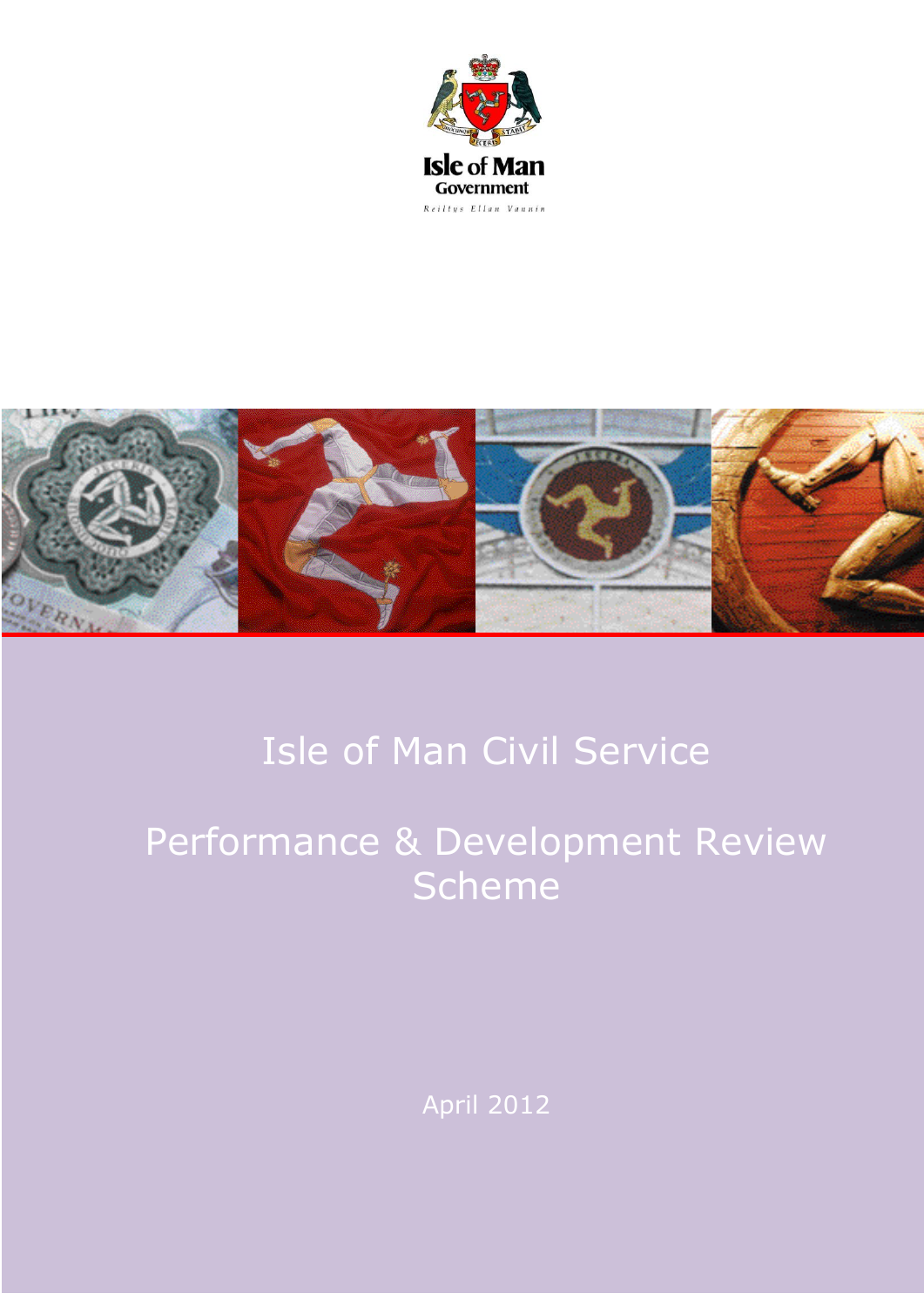# Foreword

The Isle of Man Government is strongly committed to supporting its people in delivering high quality, community focused services. The Performance and Development Review (PDR) Scheme is integral to this and acts as a framework for ensuring we recruit and retain the right people for the right jobs, developing them to their full potential.

The Scheme gives you the opportunity to have valuable input into your role and I would encourage you to use it to its maximum benefit. When deciding your objectives, it"s important to set goals that are not only relevant to your role, but that mean something to you – that will challenge you and keep you motivated and engaged as well as lead you to deliver a high standard of service.

The way you carry out your objectives is just as important as the objectives themselves. Give thought to the competencies that you are working to at your level. Take the time to sit down with your line manager and discuss what those competencies mean and what they would look like in your role.

In addition to this, think seriously about the development you want for the next twelve months. Whether your aim is to be the best you can be in your current role or to progress to another position within the Organisation, give careful thought to what skills and knowledge you will need to support your goals and how you may develop these.

The key to a meaningful, relevant PDR is the commitment of both you and your line manager to the process. The Scheme encourages and supports frequent, quality conversations between you (the Job Holder) and your manager (the Reporting Officer). These conversations will give you both the opportunity to measure your progress, discuss any additional support you may need and celebrate your achievements along the way.

The PDR process is not meant to be onerous or time consuming. Integrated into your day-to-day relationship with your manager, you will find it a simple, yet productive tool to help you develop your skills and support your performance at work.

This guide will assist you with any questions you may have about the PDR process and the related paperwork. However, it is important to remember that the key to the Scheme are those open, honest and regular conversations with your line manager that will drive the process forward and make it valuable to you, as well as the Isle of Man Government and the wider community we serve.

Will Greenhow Chief Secretary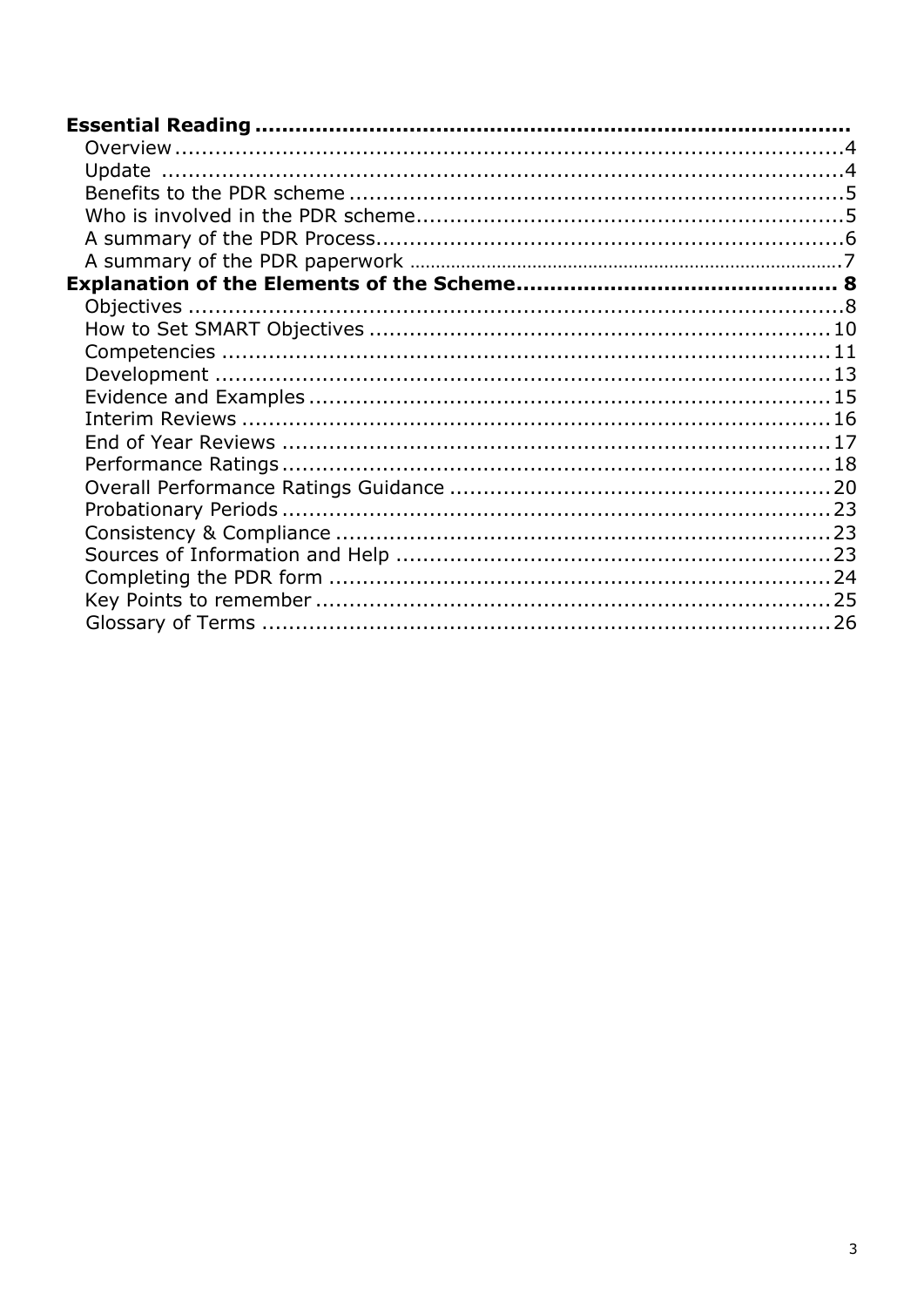# **Overview**

The Performance and Development Review Scheme (the Scheme) has been developed to provide a framework to support ongoing effective performance management for you as a member of the Civil Service. This guide is written largely in the context of you as a Job Holder in the Civil Service.

The Scheme"s key focus is on setting and delivering against key objectives that will make you successful in your post, and will contribute to the overall success of the Civil Service. This is underpinned by a competency framework to help you identify and demonstrate the behaviours that will make you more effective in delivering your key objectives.

Performance management is an ongoing event and significant importance should be placed upon regular communication and discussion between you and your Reporting Officer. The PDR form is there to support these meaningful and timely discussions. To further simplify the completion of this form an Electronic PDR form is now also available, and information on completion of this can also be found in this guide.

Each Department, Board and Office has a Senior Nominated Officer who works on behalf of the Chief Officer, the role of the Senior Nominated Officer is to support the effective and timely use of the Civil Service PDR scheme.

Senior Nominated Officers are available to provide support and advice to all users of the scheme as required and also collate statistics regarding completion of the scheme, and provide these to the Office of Human Resources (OHR) Corporate Services Team, as well as reporting to the Payroll division with regards to the award of incremental pay increases.

A list of Senior Nominated Officers and their contact details can be found on the intranet; HYPER LINK

# **Update April 2012**

In 2011 a Report on the Review of the Performance and Development Review Scheme for Civil Servants, produced by the Director of Corporate Services, Department of Education and Children, was submitted to the Civil Service Commission and Chief Officer Group.

Following this, work has been on going with the Office of Human Resources and individual departments to action the recommendations and prepare an electronic PDR form for use in 2012/13 Appraisal year.

This guide has been updated to reflect the small changes that have been made to the scheme following the recommendations made in the Report.

In summary the following key changes have been made to the scheme;

- It is expected that Job Holders have a maximum of six objectives
- Whilst Civil Servants must continue to carry out their responsibilities under the PDR Scheme it is no longer a requirement to include an objective in their PDP in relation to this.
- "Exceeded" is no longer a Rating option for objectives. Going forward objectives can be rated as "Achieved" or "Not Achieved"
- In turn the Overall Performance Rating guidelines have been amended (see pages 19-23)
- The date of interim reviews must be recorded, but there is no longer a requirement to record the conversations.
- Examples of competencies may be included when recording achievement of objectives, leaving a need to give examples of competencies only where they have been demonstrated in addition to the examples given previously.
- Reporting Officers are asked to comment on the job holders suitability for promotion

This report and the paper written in response can be found on the intranet HYPER LINK.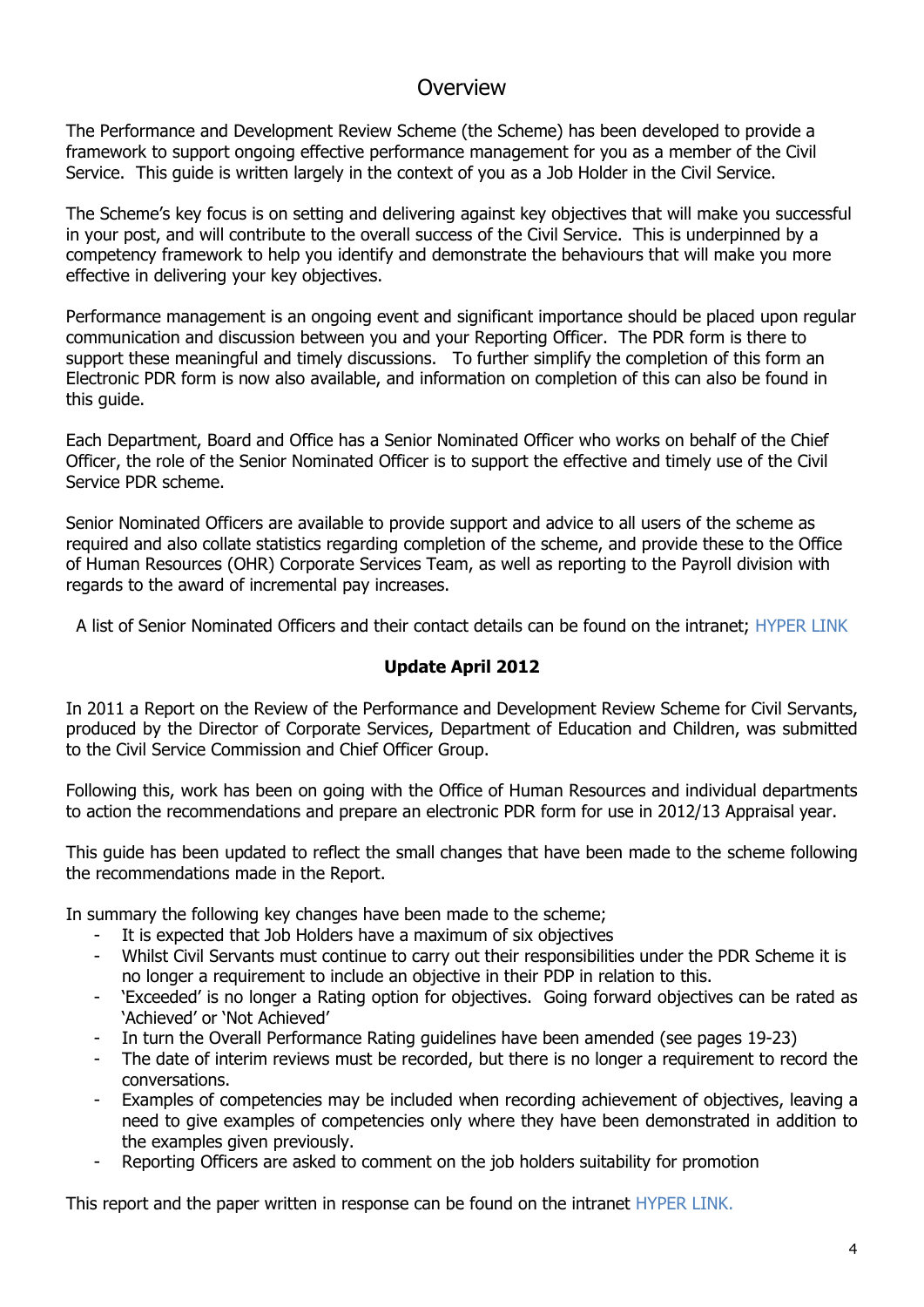# The benefits of the PDR scheme

Meeting with your Reporting Officer through the PDR scheme can help to;

- agree what will be done now and in the future
- encourage commitment to high performance and enable your Reporting Officer to provide support by addressing any potential barriers
- be pro-active in planning development to do your existing job even better
- decide in what direction you see your career going and what further skills, qualifications and experience you may need to achieve this
- talk openly and objectively with your Reporting Officer about your performance
- think about your performance and identify what went well and what didn"t go so well
- put performance into perspective sometimes when you look back you have done better and achieved more than you initially remember
- receive feedback, recognise success and celebrate your achievements

# Who is involved in the PDR scheme

There are usually three individuals involved in the scheme. These are:

**You - the Job Holder** – contributing to the scheme by:

- starting the process
- drafting objectives
- considering, agreeing and identifying evidence examples
- contributing to interim review/s
- assessing performance against objectives and competencies
- contributing fully to the PDR meeting

**The Reporting Officer** – contributing to the scheme by:

- $\bullet$  starting the process
- agreeing draft objectives
- agreeing the range and type of evidence examples
- contributing to interim review/s
- assessing performance against objectives and competencies
- providing objective, constructive feedback and support
- providing general support and guidance

**The Countersigning Officer -** contributing to the scheme by:

- providing feedback where appropriate
- agreeing consistency in overall performance ratings
- challenging overall performance ratings where necessary
- providing general support/guidance to the Reporting Officer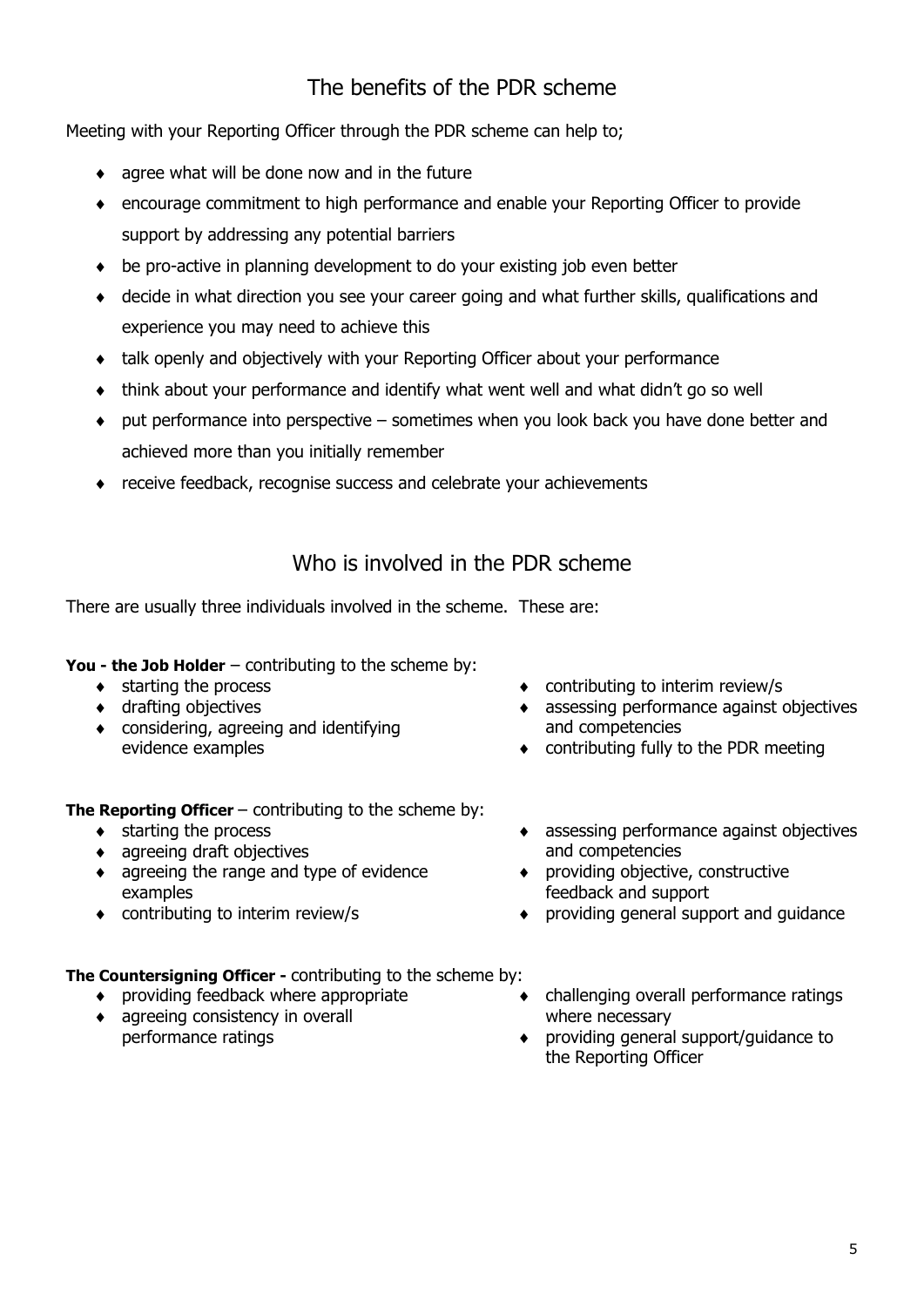# The PDR Process

Under normal circumstances, the PDR process will be completed between  $1<sup>st</sup>$  April and 30<sup>th</sup> June. The PDR process can be undertaken outside of this period when you are changing posts or joining or leaving the Civil Service. The PDR process includes the following elements:

|                                  | What happens here?                                                                                                                                                                                                                                                                                                                                                                                                                  | <b>When does</b><br>this happen? |
|----------------------------------|-------------------------------------------------------------------------------------------------------------------------------------------------------------------------------------------------------------------------------------------------------------------------------------------------------------------------------------------------------------------------------------------------------------------------------------|----------------------------------|
| <b>Personal Delivery</b><br>Plan | The Personal Delivery Plan focuses on the <b>objectives</b> (max 6) you<br>need to achieve in the upcoming appraisal period and the knowledge,<br>skills and behaviours (competencies) that you need to demonstrate<br>to help you achieve those objectives.                                                                                                                                                                        | <b>April</b>                     |
| <b>Development Plan</b>          | In the short term this considers your development needs, identified<br>by you and your Reporting Officer, to support you to be able to<br>achieve your objectives and demonstrate your competencies<br>(Improving in my job).                                                                                                                                                                                                       | <b>April</b>                     |
|                                  | The Development Plan also takes a longer term approach;<br>What are your future aspirations? (Considering my future)<br>You may have career aspirations and your Reporting Officer can<br>support you by thinking through the development that you may need<br>to achieve them as well as providing feedback on your potential and<br>suitability for promotion and any areas of improvement.                                       |                                  |
|                                  | Or you may not have career aspirations and instead your future plan<br>is to continue doing what you are doing, your Reporting Officer can<br>support you here too, to help you stay challenged, motivated and<br>delivering to a high standard of performance.                                                                                                                                                                     |                                  |
| <b>Interim Reviews</b>           | A minimum of one interim review is required to be held each year,<br>and the date recorded on your PDR form. Reviews are an opportunity<br>for you to consider your progress towards your objectives and<br>receive feedback on your competencies.                                                                                                                                                                                  | <b>October</b>                   |
|                                  | Though there is no requirement to record any detail of these reviews,<br>if actions or decisions have been made it would be valuable to make<br>a note of these, as it would should there be any significant<br>achievements or concerns regarding performance, or any non<br>agreement between you and your Reporting Officer.                                                                                                     |                                  |
| <b>End of Year Review</b>        | In your end of year performance review you will need to consider<br>how you will evidence the achievement of your objectives and<br>demonstrate your competencies. Preparing for your end of year<br>review should not become an onerous task that detracts from the<br>duties of your post. Making brief notes throughout the year will help<br>you to build your PDR as objectives are achieved and competencies<br>demonstrated. | April / May                      |
|                                  | During your end of year review you and your Reporting Officer will<br>review and discuss your performance throughout the period and<br>decide upon your performance ratings (objectives, competencies and<br>overall performance rating). A succinct record of evidence and<br>examples is required to be documented in the PDR form to justify<br>ratings given.                                                                   |                                  |
|                                  | Ratings are recorded on the Summary Sheet and the form is<br>printed for approval, comments and signature from your Reporting<br>Officer and Countersigning Officer. The final stage to the process is<br>for you to add your comments, approve and sign the Summary<br>Sheet, and then forward to your Senior Nominated Officer.                                                                                                   |                                  |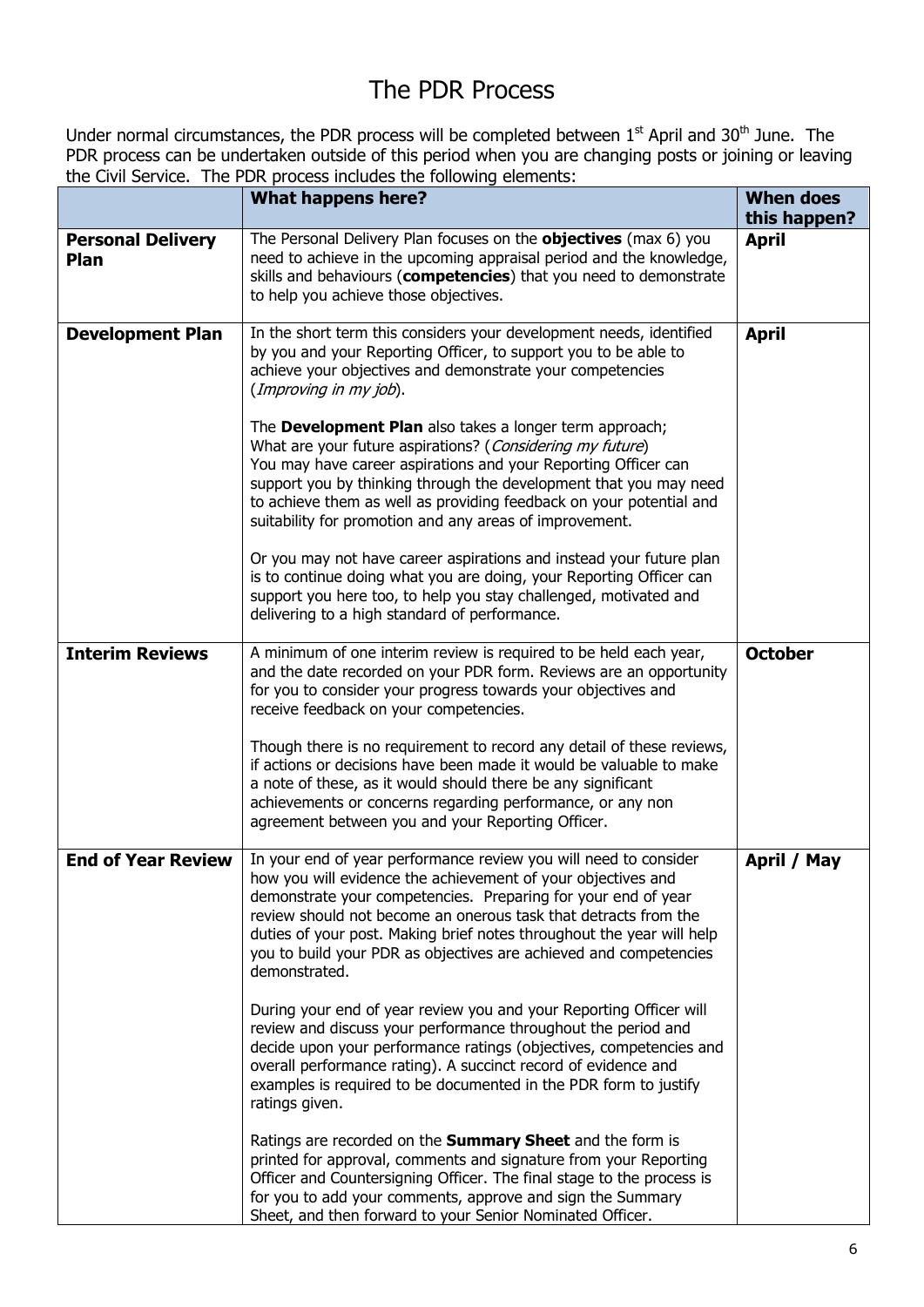Whether using the Electronic or Word PDR form you will find 4 key areas to complete;

|                                                                                        | Wider Objectives <sup>[166</sup> 2]<br>Team, Okidonal ar Departmental objectives which I need to contribute towards.                                                  |                     |
|----------------------------------------------------------------------------------------|-----------------------------------------------------------------------------------------------------------------------------------------------------------------------|---------------------|
| <b>Personal Delivery Plan</b>                                                          | <b>Performance Review</b>                                                                                                                                             |                     |
| My SMAILT Obsectives 1980                                                              | <b>Ford of Vour Brazing</b>                                                                                                                                           | <b>Hallys</b>       |
| . What I rend to achieve in the upcoming appraisel period<br>. Maximum of 6 objectives | a Entertain by known and an experience<br>. An incline of executive to support refinest<br>. Any behaviours, broudedie and state demonstrated in determine objectives | 31 Armed            |
|                                                                                        | thats of Performance review meetings:                                                                                                                                 | <b>El sus Adams</b> |
|                                                                                        | $\overline{a}$<br>٠                                                                                                                                                   | w                   |
|                                                                                        |                                                                                                                                                                       | C Arhannel          |
|                                                                                        |                                                                                                                                                                       | Critical Authorized |
|                                                                                        |                                                                                                                                                                       | C arteried          |
|                                                                                        |                                                                                                                                                                       | Craw Adams          |
|                                                                                        |                                                                                                                                                                       | C arterist          |
|                                                                                        |                                                                                                                                                                       | Creat Artistund     |
|                                                                                        |                                                                                                                                                                       | Charles and         |
|                                                                                        |                                                                                                                                                                       | Creat Adverted      |
|                                                                                        |                                                                                                                                                                       | C scheued           |
|                                                                                        |                                                                                                                                                                       | <b>Cost Margin</b>  |
|                                                                                        |                                                                                                                                                                       | C Arhitrond         |
|                                                                                        |                                                                                                                                                                       | Critical Authorized |
| <b>Roder by Concelences</b><br>Street plan by all you like to do not?                  | <b>Review my Development Plan</b><br>Complete res Summary Sheet<br><b>Baylor cu PEA</b>                                                                               |                     |

**Objectives** – An opportunity to think about and discuss what needs to be achieved in the upcoming appraisal period, to review progress throughout the year at interim reviews and to review overall performance at the end of year review.

Objectives are discussed in more detail on page 8, where wider objectives and personal objectives are explored.

| Rating<br><b>HARVERST</b><br><b>Effective</b><br><b>Noring Town to</b><br>CLARK CRASH<br>Artist off: Hoofty, Energies and housely and trustee releases, should loyaly towards them<br>D. Madrid<br><b>Golden</b><br><b>Communication and Influencing</b><br>C HALTRUSA<br>Communicating accurately, briefly and clearly<br>O DNAMA<br>felect<br>* C nodes found<br>C Hally Effective<br>C Effective<br>* C Holing Town &<br>C Hely Official<br>C Meter<br>C Hally Offictive<br>O Motion<br>. C nodes found<br>C Hally officials<br>D. Martin<br>* C Meles Trupple<br>Evidence and examples of how competencies have been demonstration (further to those within my objectives). | At the beginning of the approximate period confirms and record your competency levels. At your review research of period places how you have demonstrated these competencies and record any<br>further evidence and exemples to those provided within your objectives. At the end of the appreciatives record a serement of your evidence and exemples and your agreed ratings. |                                                    |                  |
|---------------------------------------------------------------------------------------------------------------------------------------------------------------------------------------------------------------------------------------------------------------------------------------------------------------------------------------------------------------------------------------------------------------------------------------------------------------------------------------------------------------------------------------------------------------------------------------------------------------------------------------------------------------------------------|---------------------------------------------------------------------------------------------------------------------------------------------------------------------------------------------------------------------------------------------------------------------------------------------------------------------------------------------------------------------------------|----------------------------------------------------|------------------|
|                                                                                                                                                                                                                                                                                                                                                                                                                                                                                                                                                                                                                                                                                 | Competencies<br>Dealershy to De Considerer Francock for authors.                                                                                                                                                                                                                                                                                                                |                                                    |                  |
|                                                                                                                                                                                                                                                                                                                                                                                                                                                                                                                                                                                                                                                                                 | Select the appropriate level for your grade.                                                                                                                                                                                                                                                                                                                                    |                                                    |                  |
|                                                                                                                                                                                                                                                                                                                                                                                                                                                                                                                                                                                                                                                                                 |                                                                                                                                                                                                                                                                                                                                                                                 |                                                    |                  |
|                                                                                                                                                                                                                                                                                                                                                                                                                                                                                                                                                                                                                                                                                 | Leading and Working Together                                                                                                                                                                                                                                                                                                                                                    |                                                    |                  |
|                                                                                                                                                                                                                                                                                                                                                                                                                                                                                                                                                                                                                                                                                 |                                                                                                                                                                                                                                                                                                                                                                                 |                                                    |                  |
|                                                                                                                                                                                                                                                                                                                                                                                                                                                                                                                                                                                                                                                                                 |                                                                                                                                                                                                                                                                                                                                                                                 |                                                    | District Toyota  |
|                                                                                                                                                                                                                                                                                                                                                                                                                                                                                                                                                                                                                                                                                 |                                                                                                                                                                                                                                                                                                                                                                                 |                                                    |                  |
|                                                                                                                                                                                                                                                                                                                                                                                                                                                                                                                                                                                                                                                                                 |                                                                                                                                                                                                                                                                                                                                                                                 |                                                    |                  |
|                                                                                                                                                                                                                                                                                                                                                                                                                                                                                                                                                                                                                                                                                 |                                                                                                                                                                                                                                                                                                                                                                                 |                                                    |                  |
|                                                                                                                                                                                                                                                                                                                                                                                                                                                                                                                                                                                                                                                                                 | <b>Achieving Renalty</b><br>Showing drive and determination to achieve results, consistently meeting agreed deadlines.                                                                                                                                                                                                                                                          |                                                    |                  |
|                                                                                                                                                                                                                                                                                                                                                                                                                                                                                                                                                                                                                                                                                 | SolarA                                                                                                                                                                                                                                                                                                                                                                          |                                                    |                  |
|                                                                                                                                                                                                                                                                                                                                                                                                                                                                                                                                                                                                                                                                                 | <b>Delivering a Quality Service</b><br>Toyoting customers and outcomer senior as too priority.                                                                                                                                                                                                                                                                                  |                                                    |                  |
|                                                                                                                                                                                                                                                                                                                                                                                                                                                                                                                                                                                                                                                                                 | Solect                                                                                                                                                                                                                                                                                                                                                                          |                                                    | C Andrew Towards |
|                                                                                                                                                                                                                                                                                                                                                                                                                                                                                                                                                                                                                                                                                 | Changing and Learning<br>Being reservant reception to new ideas and some of seekings                                                                                                                                                                                                                                                                                            |                                                    |                  |
|                                                                                                                                                                                                                                                                                                                                                                                                                                                                                                                                                                                                                                                                                 | Solart.                                                                                                                                                                                                                                                                                                                                                                         |                                                    |                  |
|                                                                                                                                                                                                                                                                                                                                                                                                                                                                                                                                                                                                                                                                                 | Showing Consultment and Readhosce<br>Demonstrates only and persistence in york, whilst maintaining a productive work-life balance.                                                                                                                                                                                                                                              |                                                    |                  |
|                                                                                                                                                                                                                                                                                                                                                                                                                                                                                                                                                                                                                                                                                 | A - Taking pride in doing what is required & showing facus & determination when faced with rautine settingly.                                                                                                                                                                                                                                                                   |                                                    |                  |
|                                                                                                                                                                                                                                                                                                                                                                                                                                                                                                                                                                                                                                                                                 |                                                                                                                                                                                                                                                                                                                                                                                 |                                                    |                  |
|                                                                                                                                                                                                                                                                                                                                                                                                                                                                                                                                                                                                                                                                                 |                                                                                                                                                                                                                                                                                                                                                                                 |                                                    |                  |
|                                                                                                                                                                                                                                                                                                                                                                                                                                                                                                                                                                                                                                                                                 |                                                                                                                                                                                                                                                                                                                                                                                 |                                                    |                  |
|                                                                                                                                                                                                                                                                                                                                                                                                                                                                                                                                                                                                                                                                                 |                                                                                                                                                                                                                                                                                                                                                                                 |                                                    |                  |
|                                                                                                                                                                                                                                                                                                                                                                                                                                                                                                                                                                                                                                                                                 | <b>Books by Docksmoot Han</b><br><b>Rooty by Olan Evel</b><br>System also ask user Museum harders                                                                                                                                                                                                                                                                               | Complete my Summary Sheet<br><b>Exchanging PDR</b> |                  |

**Competencies** – An opportunity to think about and discuss how your behaviours, skills and knowledge contribute towards your success in your role, to review progress throughout the year at interim reviews and to review overall performance at the end of year review.

Competencies levels A-F are explained in more detail on page 11

|                                                                                                                                 | MY FUTURE DEVELOPMENT PLANS<br>Discos your development with your Reporting Officer for the agentical prince aftered, record any agreed development and review regularly. |                                     |             |                            |                                                                         |
|---------------------------------------------------------------------------------------------------------------------------------|--------------------------------------------------------------------------------------------------------------------------------------------------------------------------|-------------------------------------|-------------|----------------------------|-------------------------------------------------------------------------|
|                                                                                                                                 |                                                                                                                                                                          | Improving in my job 1989.           |             |                            |                                                                         |
|                                                                                                                                 | . What support/development do I need to deliver my obtectives/demonstrate my competencies?                                                                               |                                     |             |                            |                                                                         |
|                                                                                                                                 |                                                                                                                                                                          | Considering my future.              | <b>HALL</b> |                            |                                                                         |
| . What ere my aspirations?                                                                                                      |                                                                                                                                                                          |                                     |             |                            | . Feedback from your line manager gives to support your development.    |
|                                                                                                                                 |                                                                                                                                                                          | DEVELOPMENT PLAN                    | No          |                            |                                                                         |
| <b>Drawingsment</b>                                                                                                             |                                                                                                                                                                          |                                     |             | <b>Excelegencer Review</b> |                                                                         |
| a. What development do Logad?                                                                                                   | . What will be the bondits to majour role the of Hen Government?<br>. What will the development be? (i.e. shedoving, bosning, editory at etc)                            |                                     |             | a What did Heavy?          | . How are I using and developing further the skills that I have learnt? |
|                                                                                                                                 |                                                                                                                                                                          |                                     |             |                            |                                                                         |
|                                                                                                                                 |                                                                                                                                                                          | Ny Skills, Experience and Knowledge |             |                            |                                                                         |
| a De I currently have skills insertance formula for that are not been utilised in my current role?<br>a time could I use these? |                                                                                                                                                                          |                                     |             |                            |                                                                         |

**Development Plan** – An opportunity to think about and discuss what development you may desire or need to help you achieve your objectives, demonstrate your competencies, and work towards any career aspirations.

|                                                  | Jennie Walker            |                                 |                       |                                                                                                                                                                                                                                                                                                                                                                                                                                             |                                         | <b>Employee No: 12345</b> |                     |                  |                                                                                                                                                                                                                                          |                                                                                           |                             |
|--------------------------------------------------|--------------------------|---------------------------------|-----------------------|---------------------------------------------------------------------------------------------------------------------------------------------------------------------------------------------------------------------------------------------------------------------------------------------------------------------------------------------------------------------------------------------------------------------------------------------|-----------------------------------------|---------------------------|---------------------|------------------|------------------------------------------------------------------------------------------------------------------------------------------------------------------------------------------------------------------------------------------|-------------------------------------------------------------------------------------------|-----------------------------|
| <b>Job Titley</b>                                | <b>Project Manager</b>   |                                 |                       |                                                                                                                                                                                                                                                                                                                                                                                                                                             |                                         | Department: Select        |                     |                  |                                                                                                                                                                                                                                          |                                                                                           |                             |
| Grader                                           | EO                       |                                 |                       |                                                                                                                                                                                                                                                                                                                                                                                                                                             |                                         |                           |                     | Division: select |                                                                                                                                                                                                                                          |                                                                                           |                             |
|                                                  | No. of objective Advered | ratings <sub>but Atlantic</sub> | ٠<br>٠<br>$\sim$<br>٠ | No. of competency highly thector                                                                                                                                                                                                                                                                                                                                                                                                            | ratings and a<br><b>Working Tewards</b> |                           | ٠<br>٠<br>$\bullet$ | ٠<br>٠<br>٠      | Please select overall contatanting<br><b>Performance Ratings</b>                                                                                                                                                                         | <sup>C</sup> Very Good<br><b>B</b> Secol<br>C Meaccestable                                | <b>C Below Expectations</b> |
|                                                  |                          |                                 |                       | As Exporting Officer I can confirm that the 3sb Holder has reached the maximum of their current pay scale.<br>As Reporting Officer I can confirm that the Job molder has maintained their performance to an acceptable standard appropriate for<br>they grade and can progress to the next incremental point of their pay scale from the due date.<br>[7] I believe the tob holder is ready and autoble for promotion in the next 12 months |                                         |                           |                     |                  | Sondure:<br><b>With</b><br>C) Van<br><b>G</b> Vac<br>June 2012<br>June 2012<br>He To Vie Th Pr Se So<br>×<br>×<br>×<br>×<br>2.8<br>14 15<br>11<br>n<br>13<br>29 29 21 22 23 24<br>×<br>28 28 27 28 28 39<br>$2$ 4 3 4 7 8<br>×<br>Doley. | <b>Incremental March</b><br>٠<br>٠<br>×<br><b>KO</b><br>٠<br>$^{16}$<br>$\mathbf{r}$<br>n |                             |
| <b>Countersiming Officer</b><br>During consuming |                          |                                 |                       |                                                                                                                                                                                                                                                                                                                                                                                                                                             |                                         |                           |                     |                  | Development Review                                                                                                                                                                                                                       |                                                                                           | <b>Anne and</b>             |
| <b>Job Holder</b><br>Dramal commertius           |                          |                                 |                       |                                                                                                                                                                                                                                                                                                                                                                                                                                             |                                         |                           |                     |                  | Senature:                                                                                                                                                                                                                                |                                                                                           |                             |

**Summary Sheet** – to collate the information relating to you and your PDR, including the outcomes of the PDR process for monitoring purposes and to confirm incremental progression (if you are not already on the maximum of your pay scale)

**For more detailed information on completing your PDR paperwork please see Page 23 or the Electronic PDR guidelines.**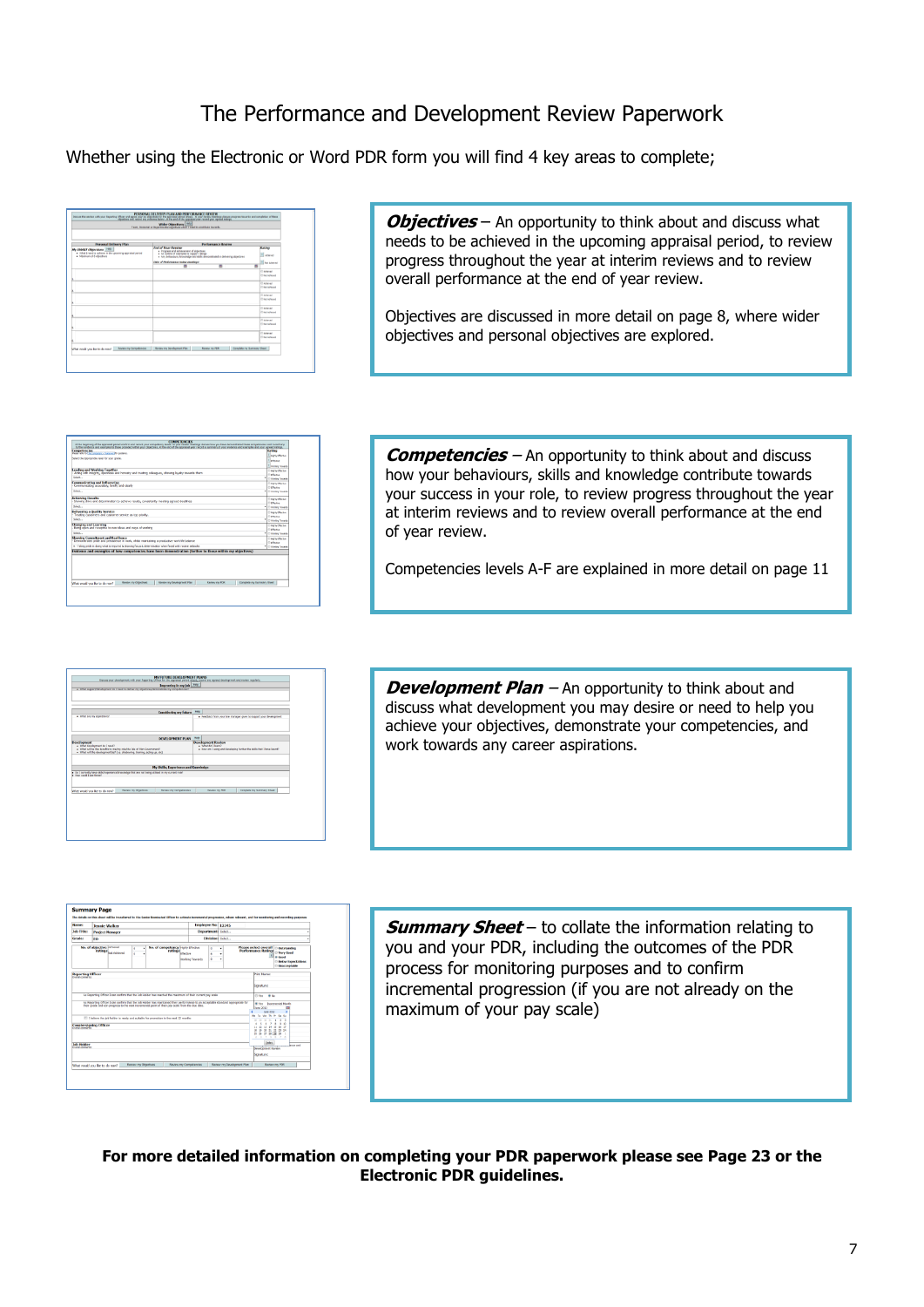# **Explanation of the Elements of the Scheme Objectives**

# **What is an objective?**

An objective is a description of something you need to achieve within a period of time. Objectives can be work related, referring directly to a result that must be achieved, or may refer to development for you as an individual. They will refer to the key areas of your job that contribute to its overall purpose, setting targets for each of these areas. Therefore, when we set objectives in our Personal Delivery Plan (PDP) it is about identifying and setting targets that link to the overall purpose of your job.

Objectives should be challenging and are likely to focus on continuing improvement, for example "increase inspections by 10%". Some objectives may also link to ongoing performance standards. This is usually where an objective is key to a job but does not change from one period to the next, for example "respond to all customer queries within 2 working days".

Objectives should also link to the aims and purpose of your Team/Division/Department/Corporate/ Service plan. Depending upon the type of job you occupy or the level at which you work the overall purpose of your job is likely to lead you to set objectives that contribute to the following:

#### **Corporate objectives**

 where you are taking the lead or contributing to the delivery of key Governmental objectives involving several Departments

### **Departmental objectives**

where you are taking the lead or contributing to the delivery of key Departmental objectives

#### **Divisional objectives**

where you are taking the lead or contributing to the delivery of key Divisional objectives

# **Team objectives**

where you are taking the lead or contributing to the delivery of key Team objectives

#### **Individual objectives**

 objectives that are related to you as an individual Job Holder. These may involve targets to change or improve delivery or behaviours which will enable you to become even more effective.

As a general guide the chart below illustrates examples of the types of objectives that may be appropriate in your job. There will be exceptions to this dependant upon the role you are working in:

| Job role/level                                | <b>Types of objectives</b> |
|-----------------------------------------------|----------------------------|
| Front line posts                              | Team objectives            |
|                                               | Individual objectives      |
| First/Middle Management posts                 | Divisional objectives      |
|                                               | Team objectives            |
|                                               | Individual objectives      |
| Senior Management posts                       | Departmental objectives    |
|                                               | Divisional objectives      |
|                                               | Individual objectives      |
| Identified Leadership/Senior Leadership posts | Corporate objectives       |
|                                               | Departmental objectives    |
|                                               | Divisional objectives      |
|                                               | Individual objectives      |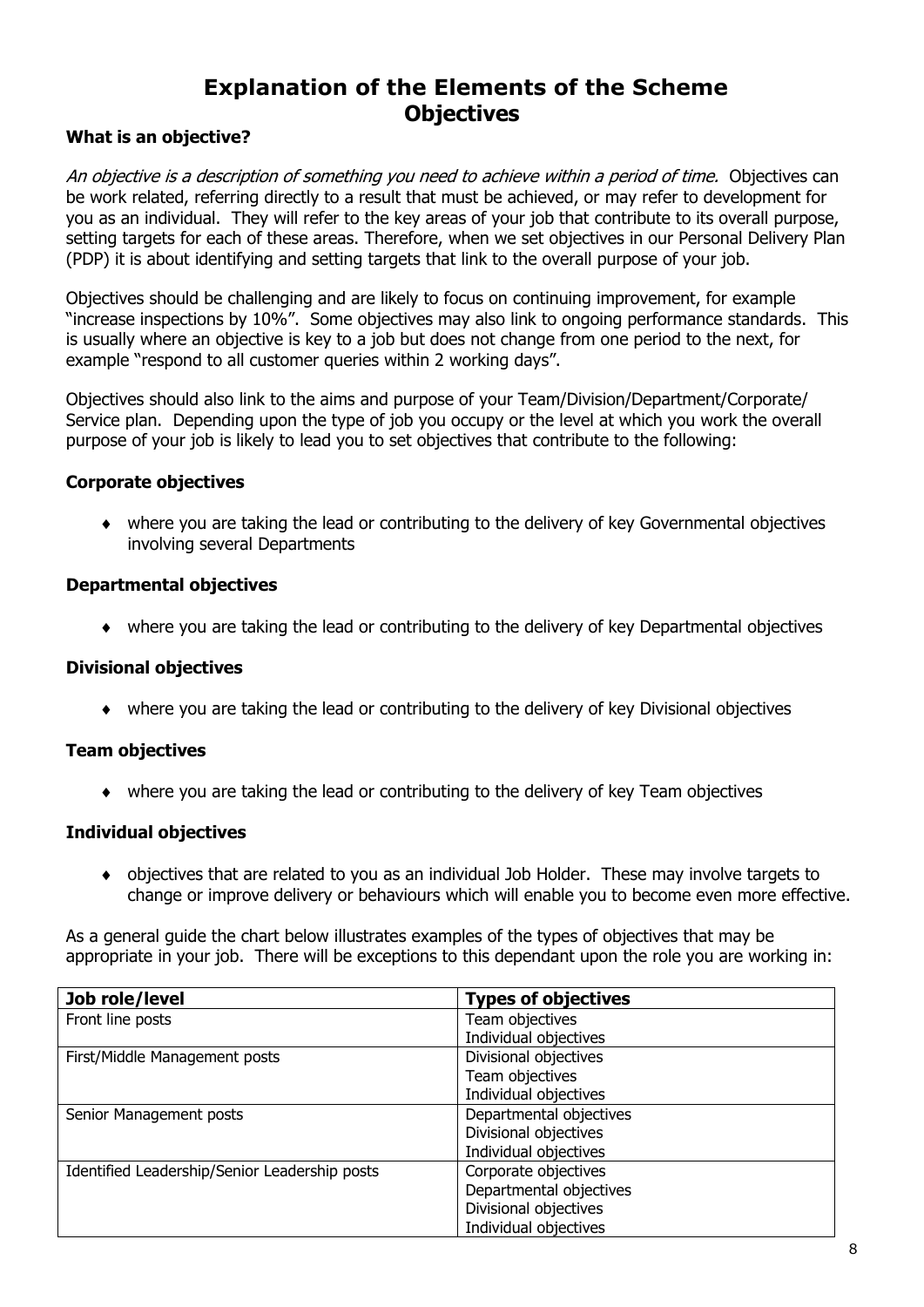# **Why do I need to set objectives?**

There are a number of reasons why you need to and will gain benefit from setting individual objectives in your PDP. These include the following:

- Objectives help you to see clearly what you need to achieve and the competencies that will help you
- Setting objectives in the PDP document enables you to see clearly how your individual contribution links to your overall Team/Division/Department/Corporate contribution in the Service plans
- Service plans describe the future work of the organisation, setting standards and performance indicators which should link clearly to what you need to achieve as a Job Holder
- Setting objectives in your PDP enables you to identify and plan development and prompts action to enable development activities to happen
- Setting objectives gives an opportunity for you and your Reporting Officer to communicate openly and be clear about priorities for the upcoming year
- Setting objectives will help you and your Reporting Officer to objectively measure your performance at the end of the year

### **Who sets objectives?**

Where possible objectives should be drafted by you as the Job Holder in advance of the PDR meeting and then discussed, amended where necessary, and agreed between you and your Reporting Officer during the meeting.

When drafting individual objectives, you should consider and link with the appropriate Division/Department/Corporate service plan objectives. If in doubt you can discuss and get advice on this from your Reporting Officer.

#### **How many objectives should be set?**

A Maximum of six objectives should be set to achieve over the appraisal period.

# **When should objectives be set?**

Objectives should be set at the beginning of the appraisal year (commencing in April), or when changing posts/commencing in a new post, and should be recorded on the PDP which forms part of the PDR form. Objectives are usually set to be achieved during the 12 month appraisal year. However, to ensure the PDP remains a "living" document that keeps pace with changing priorities during the year, objectives can be amended during the year as necessary.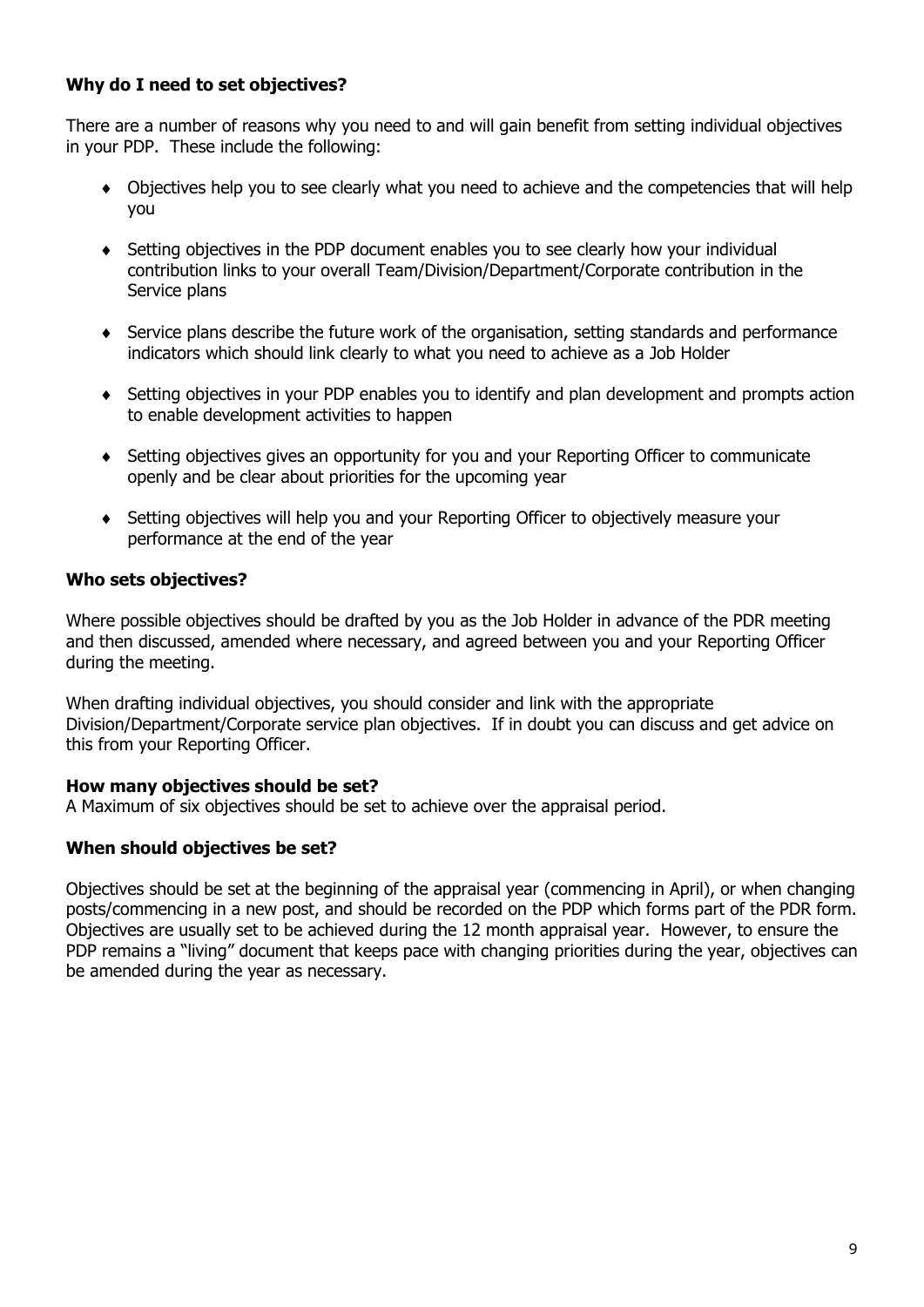# **How to Set SMART Objectives**

The key to successfully setting objectives is to consider and work to the SMART mnemonic as follows:

- **Specific** The objective should be clear about what needs to be achieved. For example "Deliver internal communications project on time and to budget"
- **Measurable** You should be able to measure whether the objective has been achieved. To test this, consider "if someone else read this objective could they measure whether I have achieved it?" For example "was the project delivered on time and to budget?"
- **Agreed** The objective needs to be agreed between Job Holder and Reporting Officer
- **Realistic** Can the Job Holder realistically achieve the objective? Objectives should be challenging but not impossible. Does the Job Holder have the resources, skills and knowledge to achieve the objective?
- **Time Bound** There should be an agreed date for achievement for completion of the objective. This should also be realistic. In some cases objectives may be ongoing and may be noted as such, being subject to regular agreed time bound deadlines

Setting objectives using the Personal Delivery Plan (PDP) is intended to provide flexibility to Job Holders and Reporting Officers to agree and record their aims for the year.

All PDP"s will not be the same. For example, the PDP objectives for a Job Holder who is actively working towards their career potential may be different to the PDP objectives for a Job Holder who is new in post, although some key objectives may be the same or similar.

A Job Holder"s key objectives should be captured through a maximum of six specific objectives.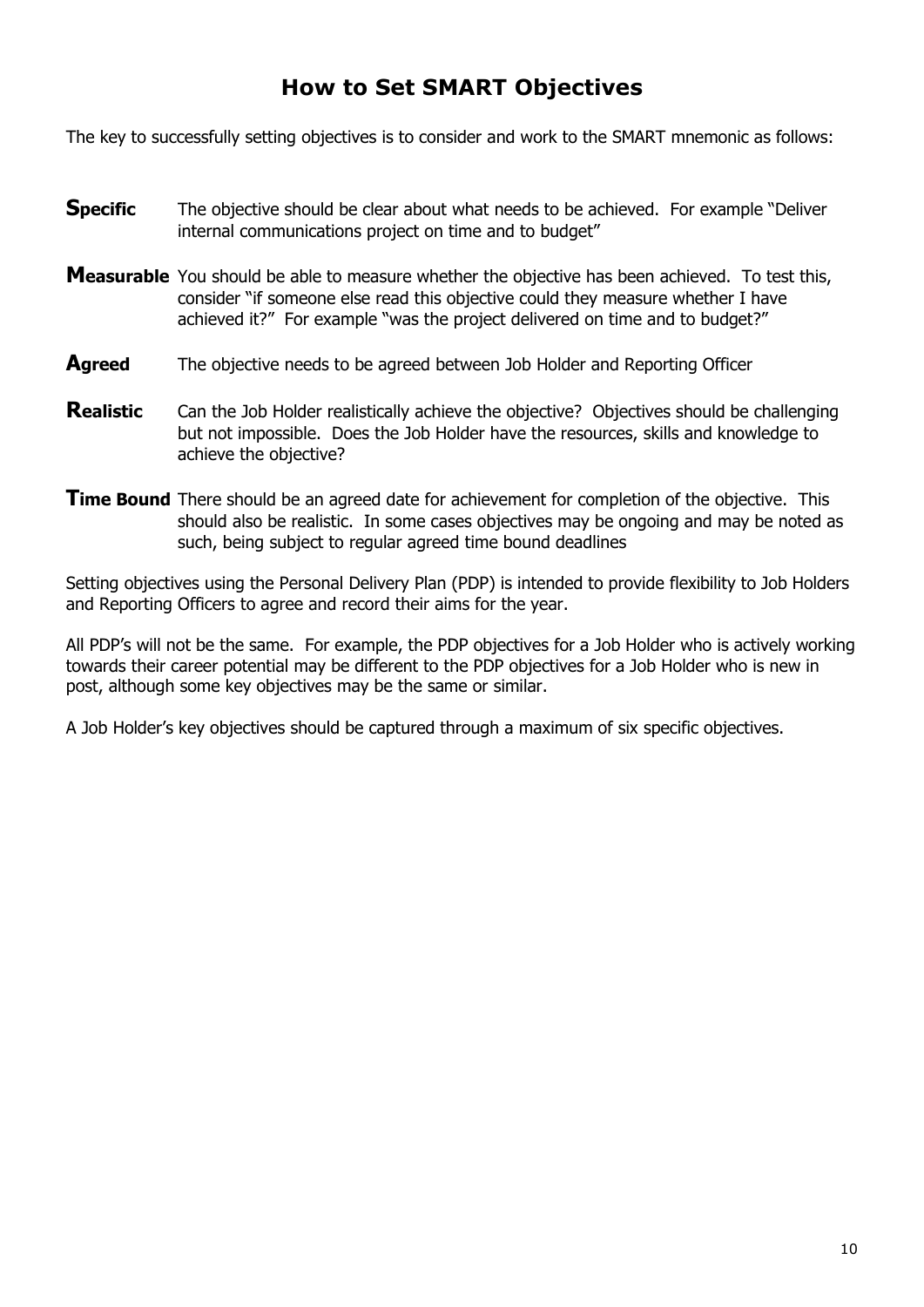# **Competencies**

# **What are competencies?**

Competencies describe the behaviours and skills that you need to demonstrate to be successful in your job. There are six competencies in the Competency Framework applicable to all civil servants at the relevant level for the job. There are also six levels within the framework, A-D for the majority of civil servants and E-F applicable to specifically identified leadership posts. The competencies are listed below, with links identified between the A-D and E-F levels.

| Levels $A - D$                    |                   | Levels $E - F$                                                           |
|-----------------------------------|-------------------|--------------------------------------------------------------------------|
| Leading and Working Together      |                   | Providing Leadership and Direction                                       |
| Communicating and Influencing     | <b>LINKING TO</b> | Building Partnerships,<br>Communicating & Influencing                    |
| <b>Achieving Results</b>          |                   | <b>Achieving Results</b>                                                 |
| Delivering a Quality Service      |                   | Thinking Strategically and Delivering<br>a Quality Service               |
| Changing and Learning             |                   | Changing and Learning                                                    |
| Showing Commitment and Resilience |                   | Managing the Political Environment,<br>showing Commitment and Resilience |

Each competency, at each level, has a range of statements that describe what working effectively at that level looks like.

### **Why are we using competencies?**

Competencies enable you to develop and measure HOW you do things – a vital element to consider as we all work in a public service organisation where the behaviours and skills of our people are key to delivering that service.

Using competencies as part of the PDR Scheme enables you to:

- Identify consistent standards in HOW you do your job
- Assess as part of past performance how your behaviours and skills are being demonstrated
- Identify your behavioural and skills development needs, and provide opportunities to address these needs
- Demonstrate behaviours and skills needed for other job roles, thus improving your opportunities for career development
- Feel motivated, help us all work better together as a team and ultimately benefit our community by improving public services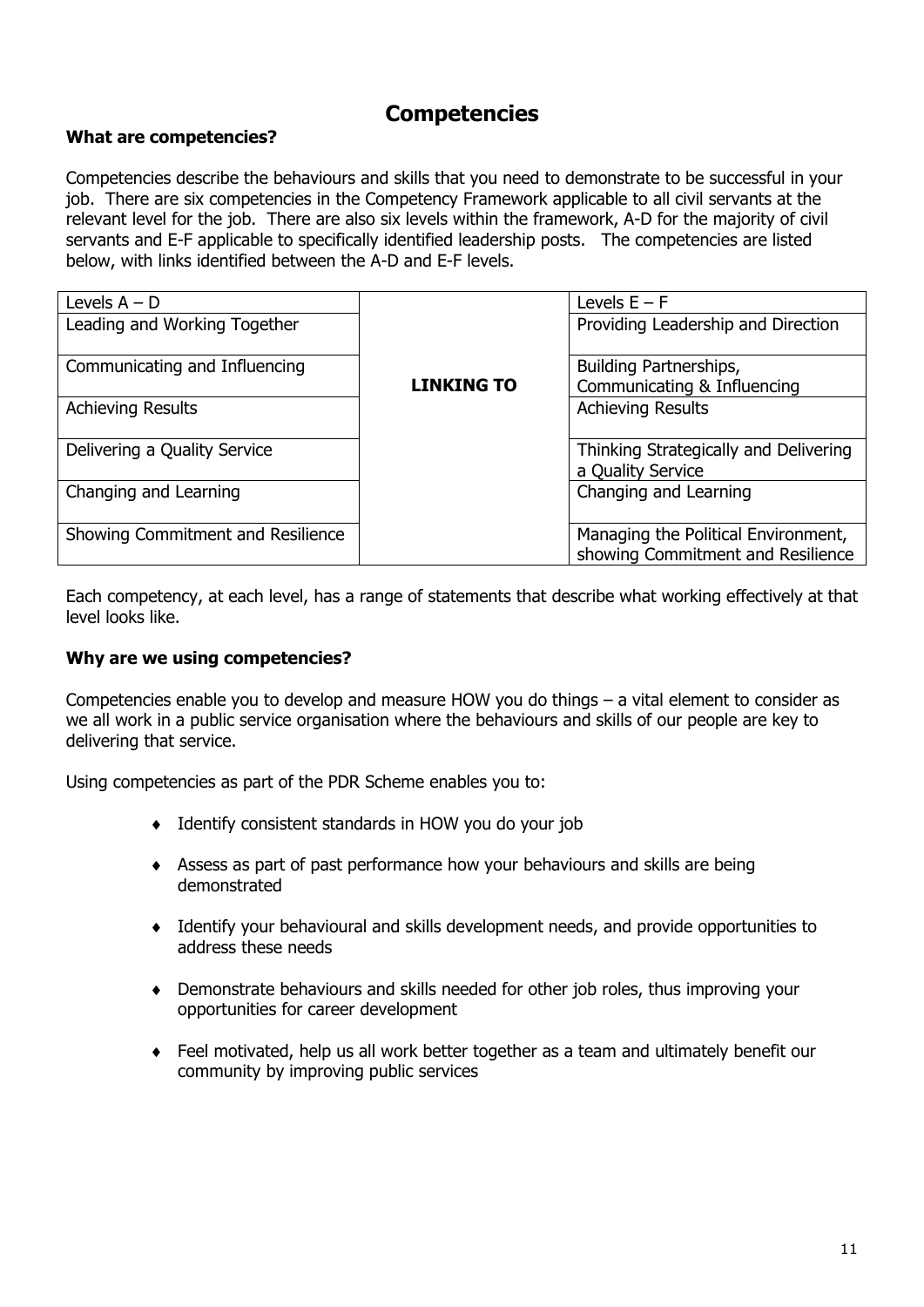# **Who selects competency levels and when are they selected?**

Competency levels are usually established by a Reporting Officer and agreed with a Countersigning Officer when a job role is created and a job description is established.

Where a job role is occupied and the established role changes significantly, making changes to competency levels necessary, the current Job Holder will also usually be involved in these discussions.

# **How do I select competency levels?**

Competency level selections should be made on the level of competency required to perform the job effectively and not on the basis of the level of competency demonstrated by any current Job Holder. If in doubt ask yourself the question "if this job were vacant, what competency level would a new Job Holder need to demonstrate to be effective in this job?" As competency levels are set for a job they only change when the job changes significantly and not because a Job Holder"s performance has changed. It is useful for both Job Holder and Reporting Officer to ask this question at the beginning of each period to take account of any significant changes that have occurred in the requirements of the job.

| <b>Competency Levels</b> | <b>Job Roles</b>                                                                         |
|--------------------------|------------------------------------------------------------------------------------------|
|                          |                                                                                          |
| Principally As           | Front line posts $-$ administrative/support posts                                        |
| Principally Bs           | First line management posts/some specialist posts                                        |
| Principally Cs           | Middle Management/Professional posts                                                     |
| Principally Ds           | Senior Professional/Management posts                                                     |
| <b>Principally Es</b>    | Leadership posts                                                                         |
| Principally Fs           | Senior Leadership posts $-$ with a clear corporate<br>contribution                       |
|                          | Note: dependent upon the nature and context of the job role, the selection for your role |

**may include competencies at a level above or below the principal level stated**

# **How do I use competencies in my PDR?**

When discussing and recording your evidence and examples for the achievement of your objectives you should also be considering how you demonstrated your competencies when delivering your objectives.

In addition to this there will be opportunities and many occasions where your competencies have been demonstrated outside of working upon your objectives, and when rating your competencies you should consider evidence and examples from all areas of your work.

Ensuring you have provided enough information, evidence and examples to justify your ratings.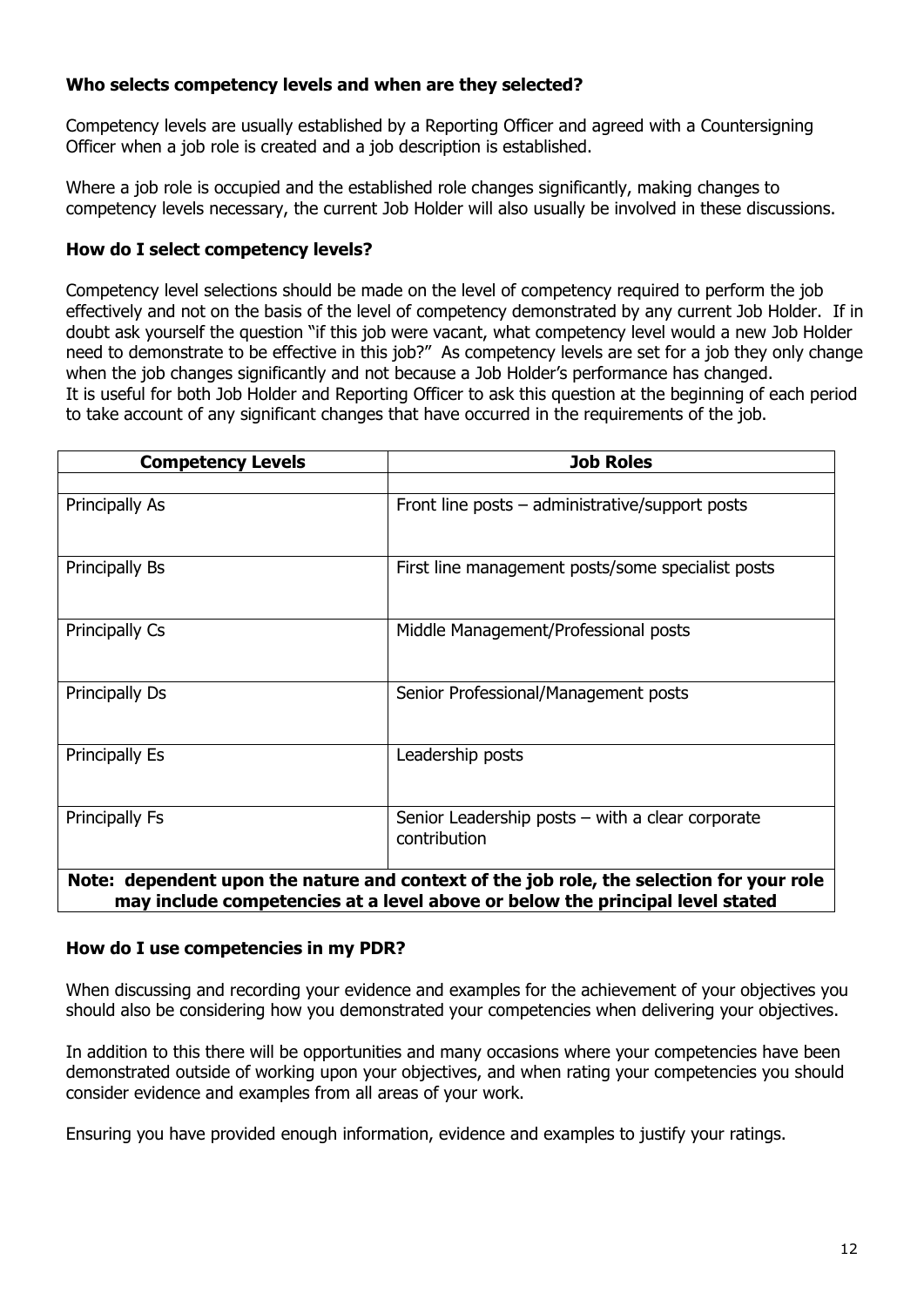# **Development**

# **What is development?**

Development is a process whereby an individual is actively learning and maintaining or enhancing their knowledge, understanding and effectiveness.

The range of development opportunities available is vast and will be appropriate to different individuals at different stages of their career. As with any activity, development opportunities will have resource implications, which will need to be considered and may, at times, place some limitation on availability. The following development activities are intended to give a flavour of the opportunities that may be available:

- ◆ On-the job training
- $\bullet$  In-house training
- ◆ External training/courses
- Qualifications (including distance or day release learning)
- ◆ E-learning
- Research (reading or electronic)
- ◆ Coaching
- ◆ Mentoring
- Action learning sets
- $\bullet$  Training others
- Communities of practice, i.e. areas with similar practices communicating with each other
- $\bullet$  Buddying
- ◆ Job shadowing/observing
- ◆ Substitution
- ◆ Providing cover
- Projects and assignments
- ◆ Secondments within and outside the Civil **Service**
- ◆ Job swaps
- ◆ Conferences and seminars

# **Why would I need to develop?**

Development is likely to be appropriate to you in some form:

- You may need to learn a new skill or process to accommodate a change in working within your current job
- You may need to develop your knowledge and skills to reach the standard required of a job/task
- You may be experienced in a job but need to address a specific development area to reach the standard required in a certain area of it
- There may be an opportunity identified for you to grow within the job you are currently in
- You may wish to develop your potential towards the skills required of a different role in the organisation (within and outside of your current level)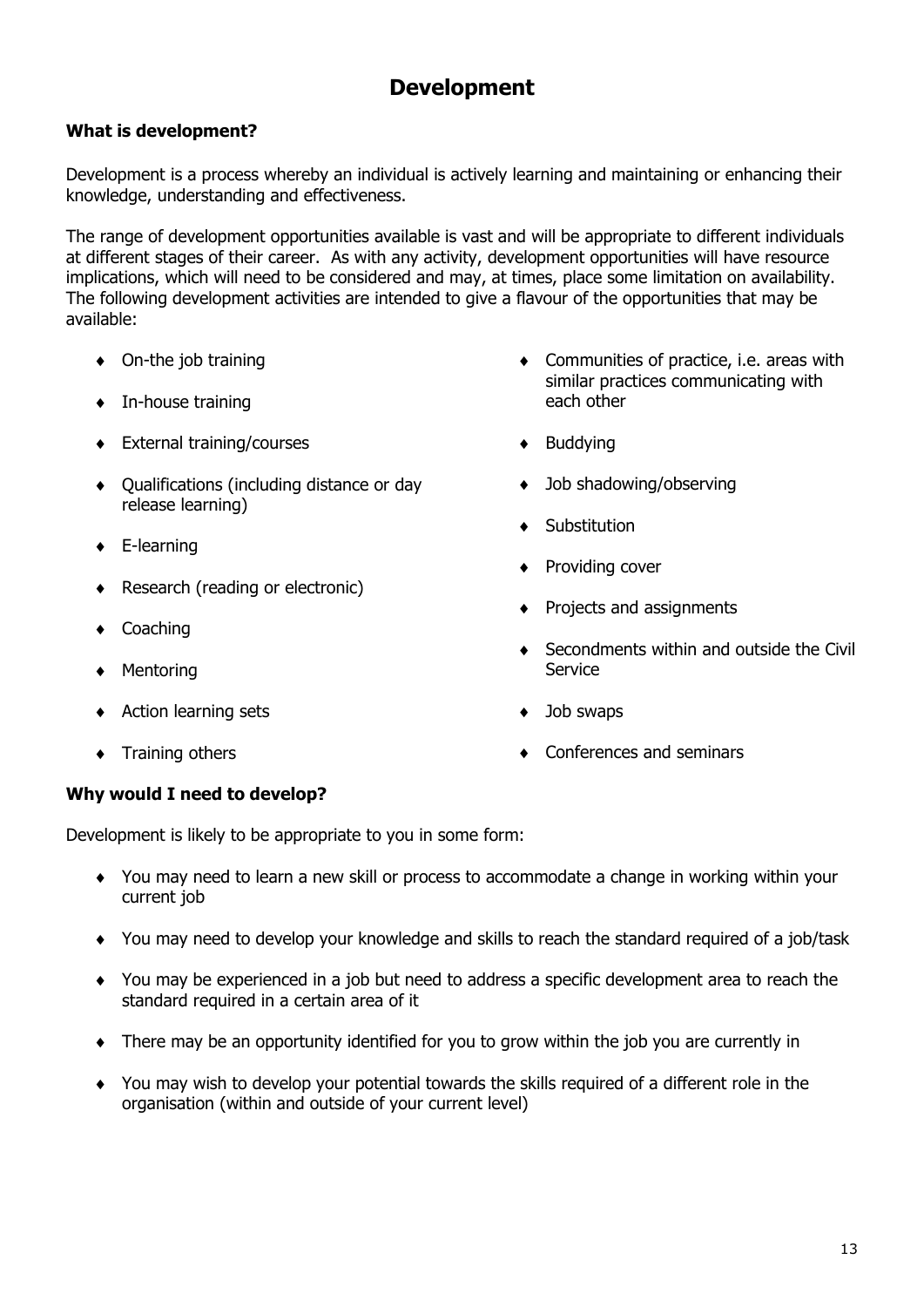# **Who can I talk to about my development?**

There are a number of people with whom you can discuss your development:

- Your Reporting Officer will be able to discuss opportunities available to make you more effective in your current job role and should also be able to assist you in considering other appropriate career development. Your Reporting Officer will also be responsible for agreeing the availability of development opportunities to you, subject to any Departmental authorisation and resourcing constraints. Your Countersigning Officer can also discuss these areas with you
- A number of Departments have a central HR and/or training contact who will be able to assist you in providing information
- The Learning & Organisational Development Team of the Office of Human Resources are available to discuss and assist you in accessing a wide range of development opportunities. Please feel free to contact any of the team on 685724 to talk through your development

# **When do I agree my development objectives?**

Development objectives can be agreed at any time of the year, where a development need arises. Development will always be discussed as part of the annual PDR process and the types of development agreed is likely to fall into two main areas:

**Development to deliver job objectives** (Improving in my job)

Once objectives have been agreed covering the key areas where you are required to deliver, you and your Reporting Officer should discuss and agree if any development is required to help you achieve the objectives and record any necessary development in the development plan

 **Development to fulfil career aspirations and potential** (Considering my future) Once any development has been identified to enable you to deliver your objectives, you and your Reporting Officer should consider and discuss your career aspirations and potential

Where you have career aspirations and these are matched by your potential, development should be planned for the upcoming period to help you to realise your aspirations by gaining the necessary experience, skills and knowledge

Remember when considering aspirations and potential, you may not be motivated to move beyond the level/role you currently occupy but may wish to seek development by gaining experience and skills in other areas.

Alternatively, you may gain satisfaction from performing well in the job you occupy and do not wish to progress beyond your current job. In such instances this annual discussion can be used to establish this and discuss how you can be (or remain) outstanding in your current job. This discussion also allows you to take account of any changes to your aspirations and potential, which may occur during your career.

Development objectives will need to be regularly revisited and recorded as a "living" document to enable them to keep pace with changing individual and organisational priorities.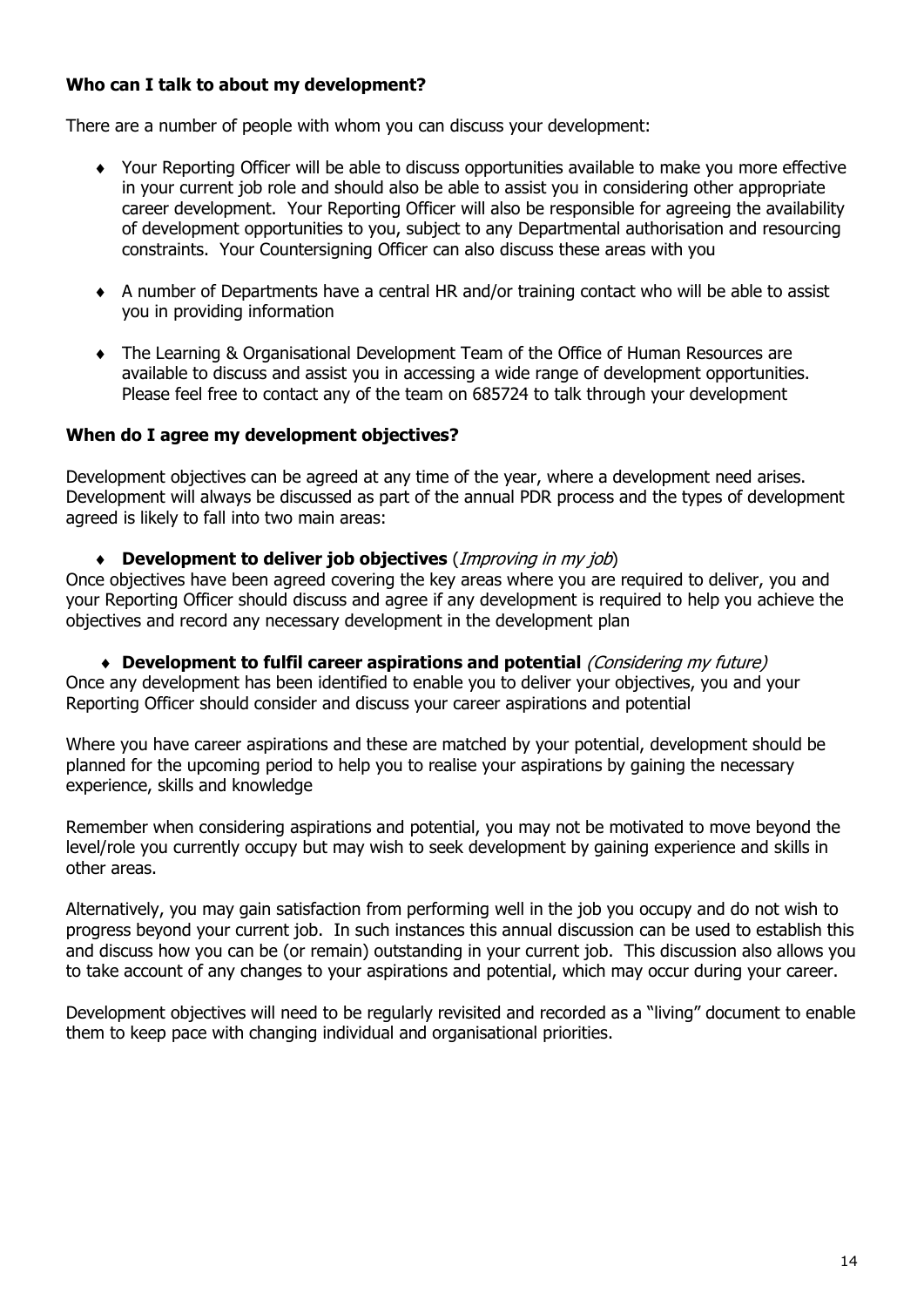# **Evidence and Examples**

# **What are evidence /examples?**

Evidence/ examples are pieces of information that help you to measure your performance by demonstrating what and how objectives and competencies have been achieved.

Evidence for objectives can be identified via a wide variety of sources including, amongst others:

- Documents recording regular actions
- ◆ Specific pieces of work
- ◆ Random samples of work
- ◆ Action plans
- Evaluation/feedback information
- Minutes/outcomes of meetings
- $\bullet$  Oualification certificates
- **+** Statistics

• Observation

Examples of when competencies have been demonstrated by come from, amongst others;

- ◆ Feedback from Reporting Officer
- ◆ Feedback from peers
- ◆ Personal reflection
- ◆ Feedback from team members
- Feedback from customers
- **Observation**

# **Why do I need to identify evidence/examples?**

Evidence/examples help you to record sustained achievement of objectives and/or competencies, or may provide a "snap shot" of your particular achievements within a period against an agreed measurement

Producing evidence/examples help you and your Reporting Officer to reflect on and consider your performance objectively and accurately, without having to rely on memory, assumptions or subjective views

# **Who identifies evidence/examples?**

Generally, you as the Job Holder will identify evidence /examples, based upon the number and type of evidence agreed with your Reporting Officer when setting objectives.

Reporting Officers may also identify examples if they wish to support their views and observations on your performance.

Identifying evidence/examples does not necessarily mean you need to collate hard copies of information. Files where information is kept may be referred to and examples of behaviours discussed and described.

# **When should evidence/examples be identified?**

Usually evidence/examples will be identified regularly throughout the appraisal year to demonstrate sustained performance throughout the period.

There may also be occasions where one piece of work demonstrates achievement of an objective or competency, for example a report that has been put to Tynwald for approval.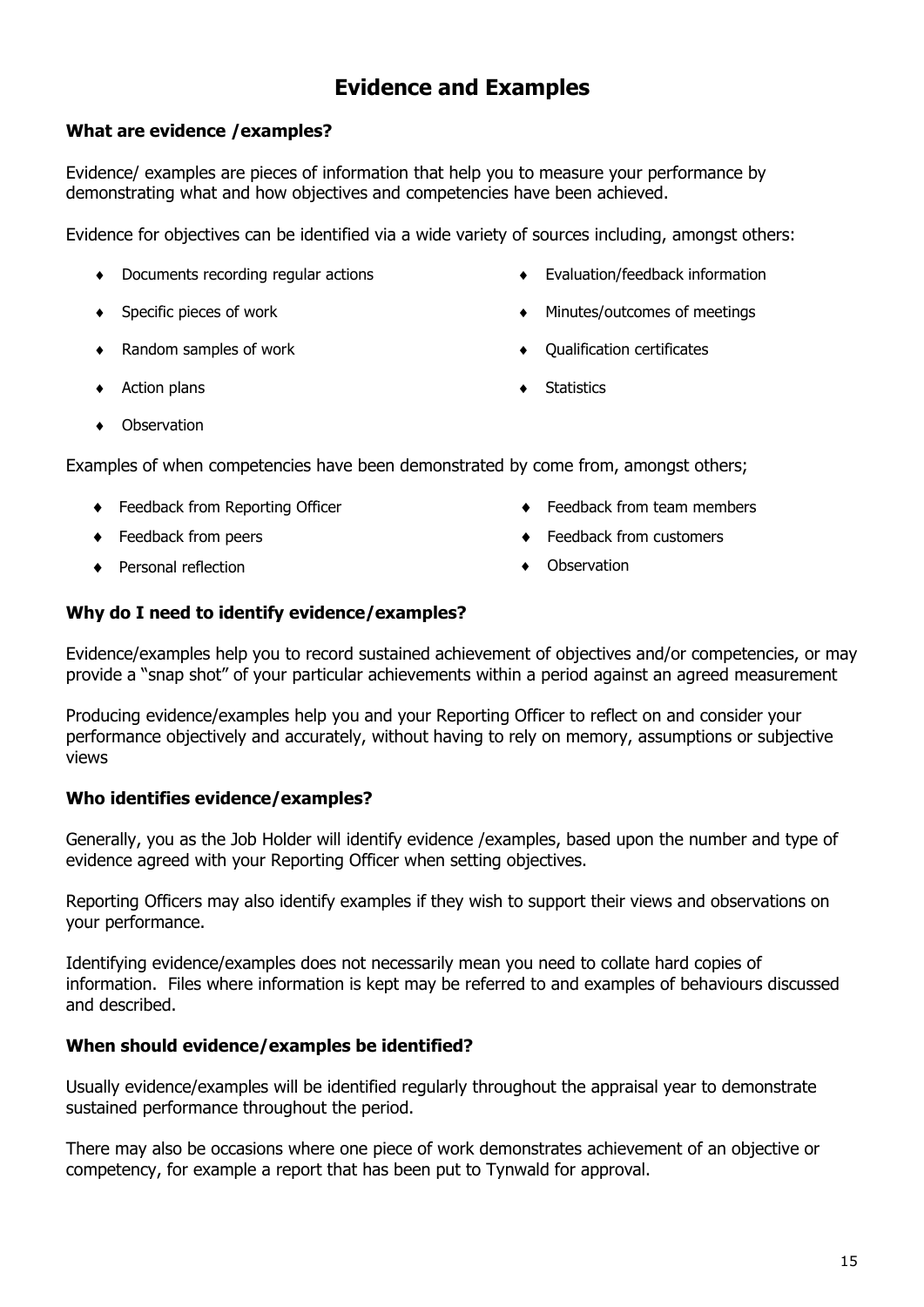# **Interim Reviews**

# **What is an interim review?**

An interim review is when you and your Reporting Officer meet to have a short, focused discussion about your performance during the period to date. Like the annual PDR meeting, the interim review discussion is held on a one to one basis to enable open and honest discussion to take place.

The interim review is likely to include discussion around the following:

- Progress towards achievement of objectives ensuring you are on target
- $\bullet$  The priorities of the job are they the same or have they changed/will they change? Do any objectives require amendment or replacement as a result?
- Are there any areas where additional support or development may be required?

The date of the interim review discussion should be recorded on the PDR form. Where any objectives have been fully met by the time of the interim review, these may be discussed and assessed at the interim review if you wish. Where they are perhaps no longer achievable or relevant they can also be changed.

**Note:** The interim review does not take the place of normal day to day communication and interaction between you and your Reporting Officer. Guidance, support and feedback should continue to be given throughout the period.

# **Why are interim reviews important?**

Interim reviews are an opportunity for you and your Reporting Officer to discuss performance, recognise achievement, check or change priorities and address any issues that have arisen since the objectives were set

It is the way to ensure that PDPs remain useful and relevant and can provide the basis for an accurate assessment of performance at the end of the appraisal year

# **When does the interim review happen?**

At least one interim review discussion must be carried out during each period, which will usually be held six months into the year, i.e. October. (It is recommended however, that reviews are conducted quarterly or more often if preferred)

Additional reviews must be held if performance improvement is required and is being monitored, for example a Job Holder who is subject to capability procedures.

# **How do I approach the PDR process?**

It is important that both you and your Reporting Officer get the most out of the PDR process. The stages of the process can be described simply as:

Before the PDR meeting **During the PDR meeting Controllery** Outcomes of the PDR meeting

The process is centred around the PDR meeting as this is an opportunity for a face to face, meaningful discussion between you and your Reporting Officer about all the elements within the PDR Scheme; your past performance, your future performance and your development. The diagrams on the next page summarise the suggested PDR process with key actions at each stage: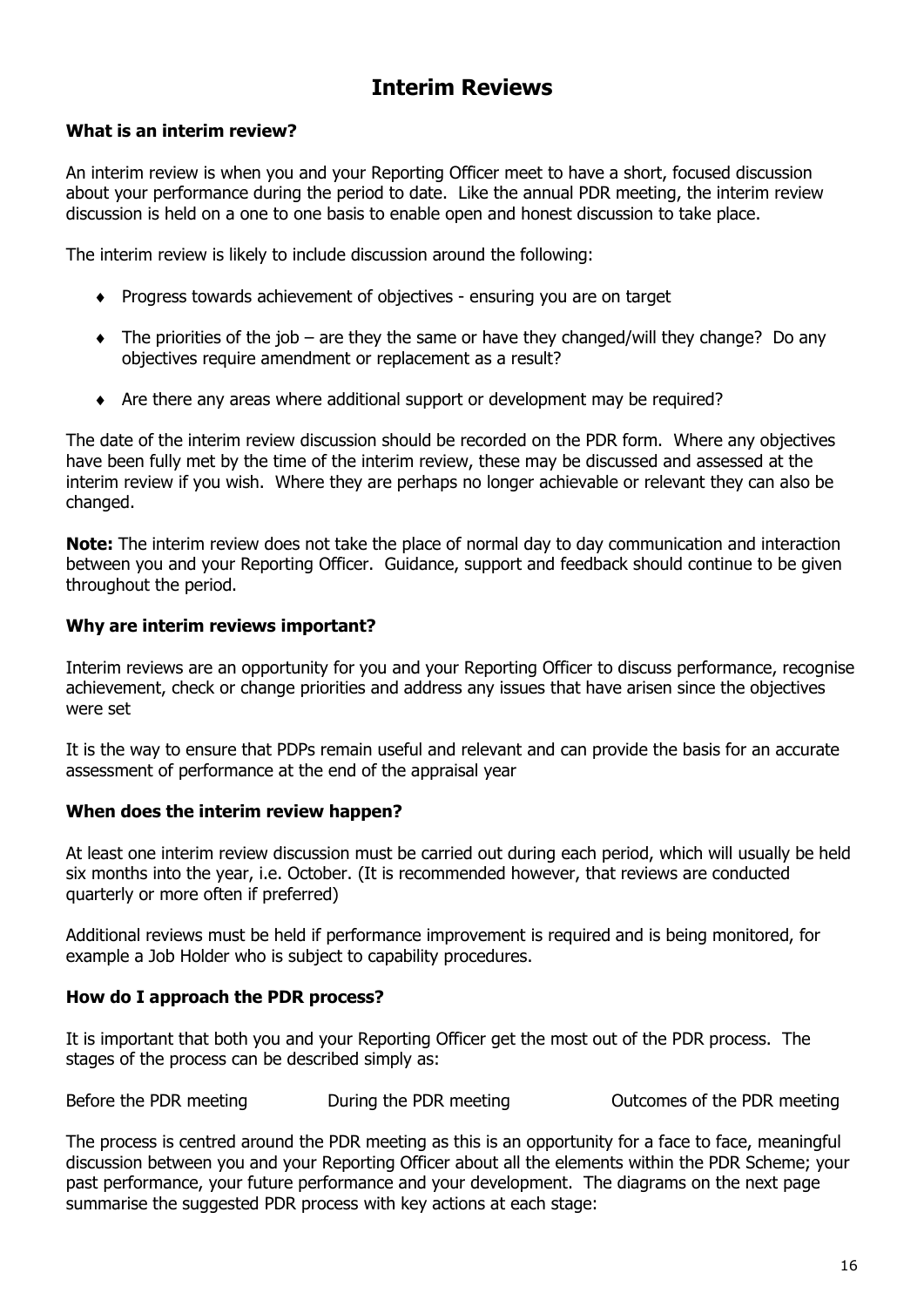# **The End of Year Performance Review**

#### **The Job Holder's Responsibilities**

#### **Before the meeting buring the meeting buring the meeting buring in the meeting buring the meeting in the meeting in the meeting in the meeting in the meeting in the meeting in the meeting in the meeting in the meeting in The Reporting Officer's Responsibilities Before the meeting buring the meeting buring the meeting buring in During the Meeting buring in During the Me** Think about their job – has it changed? Do the competency Make sure the overall performance rating and paperwork gets finalised and signed off to confirm PDR process is complete; incremental pay progression to occur if applicable; and copy of summary sheet goes to Senior Nominated Officer Think about your team member"s performance - what have they achieved and how have they achieved it? What ratings do you consider appropriate for their objectives and competencies **Performance and Development Review Meeting** Discuss their performance and ratings (including overall performance rating) ◆ Discuss and agree any changes to the job description **Performance and Development Review Meeting** • Discuss your performance and ratings (including overall performance rating) • Discuss and agree any changes to the job description and/or competency levels • Discuss and agree your SMART objectives for the next year ◆ Discuss and agree any development needs to meet job and career aspirations/ potential Make sure paperwork gets finalised and signed off and a copy of your summary sheet goes to your Department"s Senior Nominated Officer Self assess against last year's Personal Delivery Plan - What have you achieved? - How have you demonstrated your competencies? - What evidence and examples support your views? - What ratings do you think are appropriate for your objectives and competencies? <sup>Personal</sup> Discussion and competencies<sup>?</sup> established for upcoming year – make sure you refer to your objectives regularly Development Plan established for upcoming year Think about your job – has it changed? Think about what you need to deliver next year and draft SMART objectives for upcoming year Think about your development – what do you need to do to remain effective? To help you meet your objectives? To help you achieve your aspirations? Set dates for and attend Interim Reviews – monitor your progress and identify evidence

• Discuss and agree their SMART objectives for the next year – what they need to deliver

and/or competency levels

levels need to change?

months.

Think about what they need to deliver in the upcoming year

Think about their development – how do they need to develop to remain effective? What potential do they have and how they can be developed to achieve it? Are they ready and suitable for promotion within the next 12

• Discuss and agree any development needed to meet job and career aspirations/potential

Make sure you follow up on any support or development identified

Set dates for and attend Interim Reviews

Monitor their progress towards their objectives and identify evidence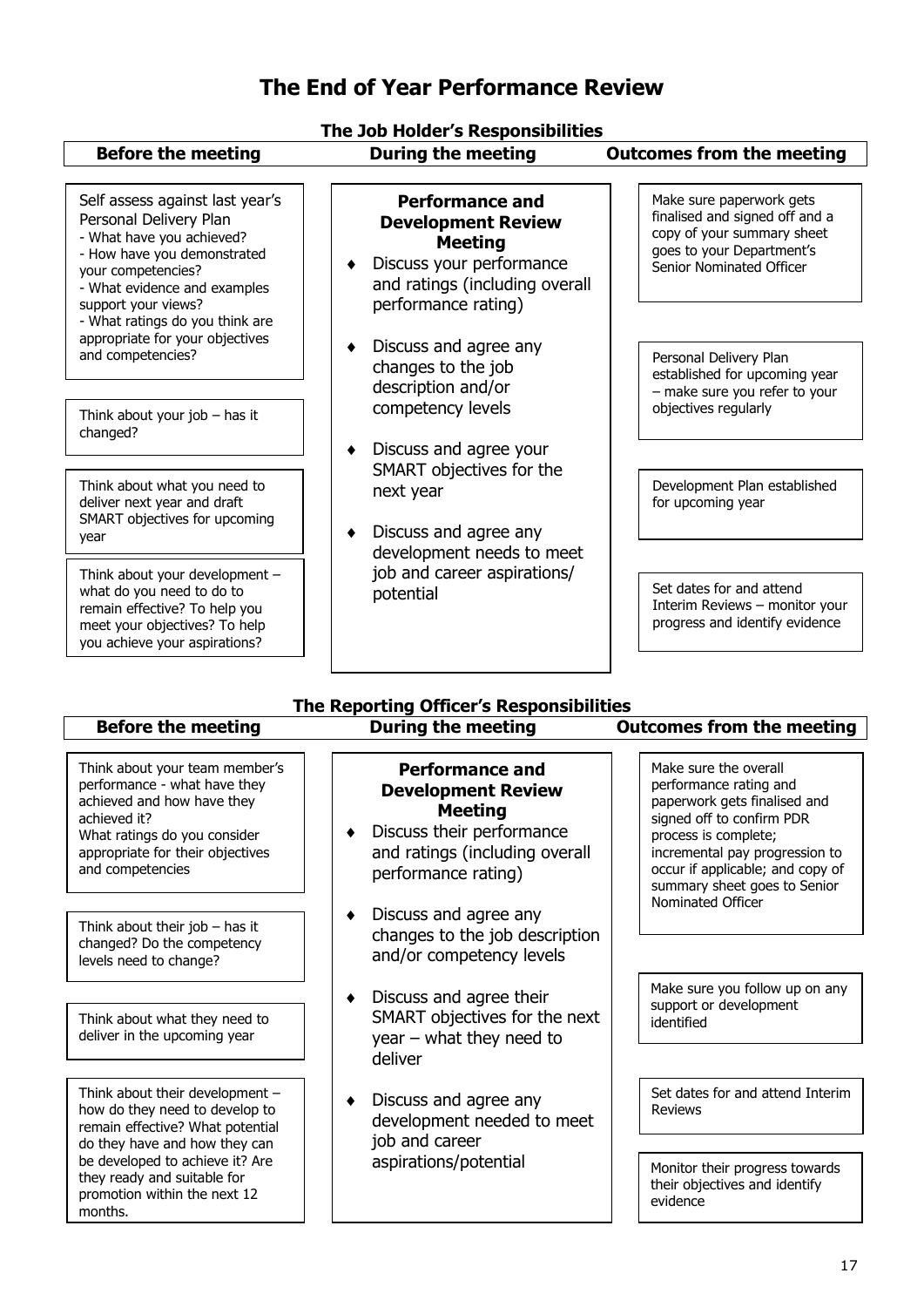# **Performance Ratings**

# **What is a performance rating?**

A performance rating is the way in which you summarise your performance against your objectives, your competencies and your overall contribution.

In our scheme there are performance ratings for the following elements:

#### **Objectives**

#### **Competencies**

#### **Overall Performance**

It is very important that all ratings are applied consistently and in accordance with the guidance given. Monitoring will be undertaken by Senior Nominated Officers, the Office of Human Resources, Chief Officers and the Civil Service Commission to ensure this occurs.

### **Why have performance ratings?**

- Ratings enable you and your Reporting Officer to record the level of performance you have achieved against each objective, competency and overall, taking into account all elements of performance
- Ratings provide a benchmark for developing future performance, for example "If I am rated as Working Towards a competency, what positive behaviours will make me "Effective" and how will I develop those behaviours?", or "If I am rated overall as Good this year, how can I develop my delivery, skills and behaviours so that next year I may be rated overall as Very Good?"

# **Who decides my performance ratings?**

As part of the performance review you will consider and note what you have achieved against your objectives and competency levels and, using the guidance available, you will think about the rating you consider to be appropriate.

When you have your PDR meeting with your Reporting Officer the rating for each of your objectives and competencies will be discussed, to ensure that all elements have been fully considered, including any additional comments, evidence and examples your Reporting Officer may have. Your rating for each will then be confirmed and noted.

These ratings then contribute to an overall picture of performance and, taking all your discussions into account, the Reporting Officer will then decide an overall rating (subject to consistency checking by the Countersigning Officer).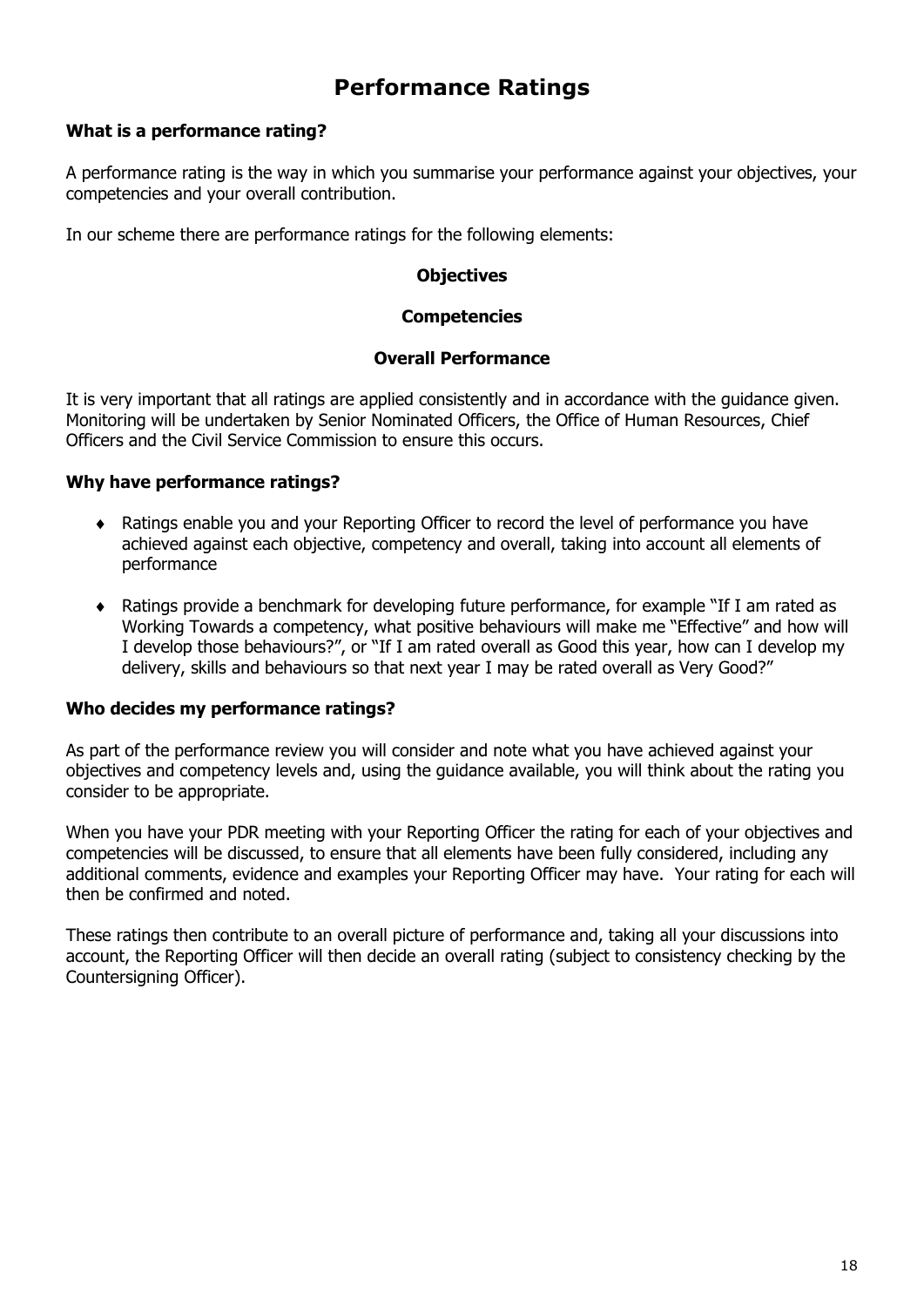# **When do I get performance ratings?**

Performance ratings, including an overall performance rating, will be given whenever a PDR meeting is carried out.

Under normal circumstances this will usually be at the end of each appraisal period, however they will also be given when a Job Holder changes post, or as part of a probationary review or capability performance review.

### **How are my performance ratings decided?**

General guidance is noted below (Please note the changes to previous PDR Ratings; "Exceeded" is no longer a rating option):

#### **Objectives**

#### **Achieved**

Evidence has identified that the Job Holder, in delivering the objective, has consistently met the standard\* agreed.

#### **Not Achieved**

Evidence has identified that the Job Holder has been unsuccessful in delivering the objective to the standard\* agreed and/or on a consistent basis.

**\***Standards of measurement for objectives will be agreed when objectives are set and may include, for example, time, budget, quality or quantity.

#### **Competencies**

#### **Highly Effective**

Evidence has identified that the Job Holder has consistently demonstrated positive behaviours that surpass the requirements of the competency as described at the relevant level in the competency framework.

#### **Effective**

Evidence has identified that the Job Holder has consistently demonstrated positive behaviours that meet the requirements of the competency as described at the relevant level in the competency framework.

#### **Working Towards**

Evidence has identified that the Job Holder is:

- a) developing their behaviours in this competency
- b) demonstrating behaviours that do not match the requirements of the competency
- c) not consistently demonstrating the behaviours described at the relevant level in the competency framework.

**Note:** where ratings "Not Achieved" or "Working Towards" are awarded an action plan, drawn up by the Reporting Officer and agreed with the Job Holder, will be required to assist the Job Holder to meet the required standard.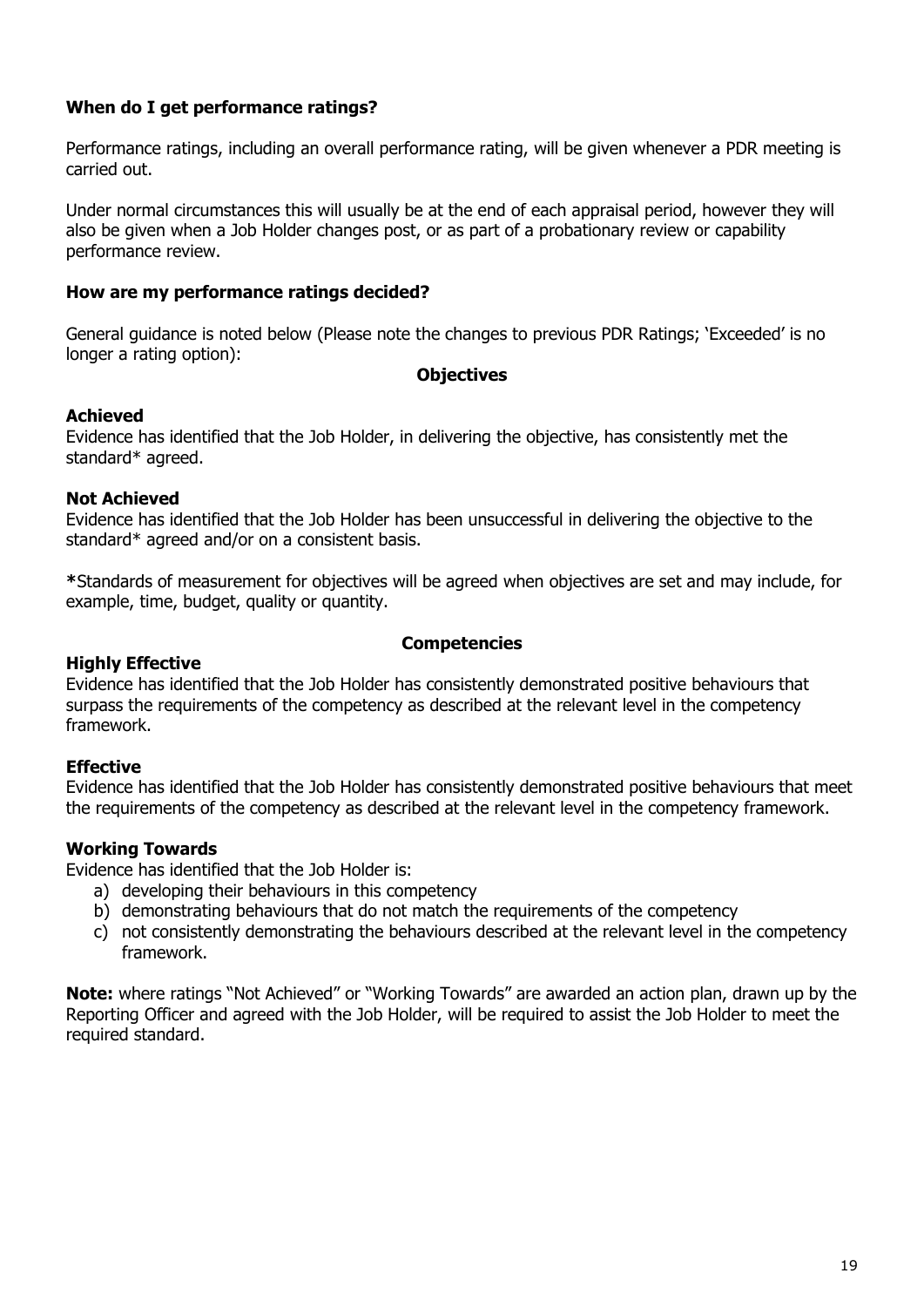# **Overall Performance Ratings Guidance**

### **Outstanding = Performance or Progress is Outstanding**

### **Experienced Job Holders:**

- a performance of outstanding quality throughout the year
- personal contribution, productivity and behaviour are of the highest order
- marked as **Achieved** for all objectives
- Significant additional contributions made.
- **Highly Effective** in all competencies
- Significant progress made against and beyond the Personal Development Plan

#### **Those New to the Job:**

progress is outstanding taking into account experience and time in the job

**Note:** a Job Holder (whether experienced or new to the job) can only be awarded this rating if their performance or progress is outstanding **and** they have properly carried out their responsibilities under the Performance and Development Review Scheme as Job Holder, Reporting Officer and/or Countersigning Officer.

### **Very Good = Performance or Progress Consistently Exceeds Expectations**

#### **Experienced Job Holders:**

- a performance that clearly and consistently exceeds expectations throughout the year
- personal contribution, productivity and behaviour clearly and consistently exceed expectations
- marked as **Achieved** for all objectives (except where there are significant factors outside of the job holder"s control for limited or non-achievement)
- **Highly Effective** in most competencies and **Effective** for all other competencies
- Significant progress made against the Personal Development Plan

# **Those New to the Job:**

 progress in the job clearly and consistently exceeds expectations taking into account experience and time in the job

**Note:** a Job Holder (whether experienced or new to the job) can only be awarded this rating if their performance or progress consistently exceeds expectations **and** they have properly carried out their responsibilities under the Performance and Development Review Scheme as Job Holder, Reporting Officer and/or Countersigning Officer.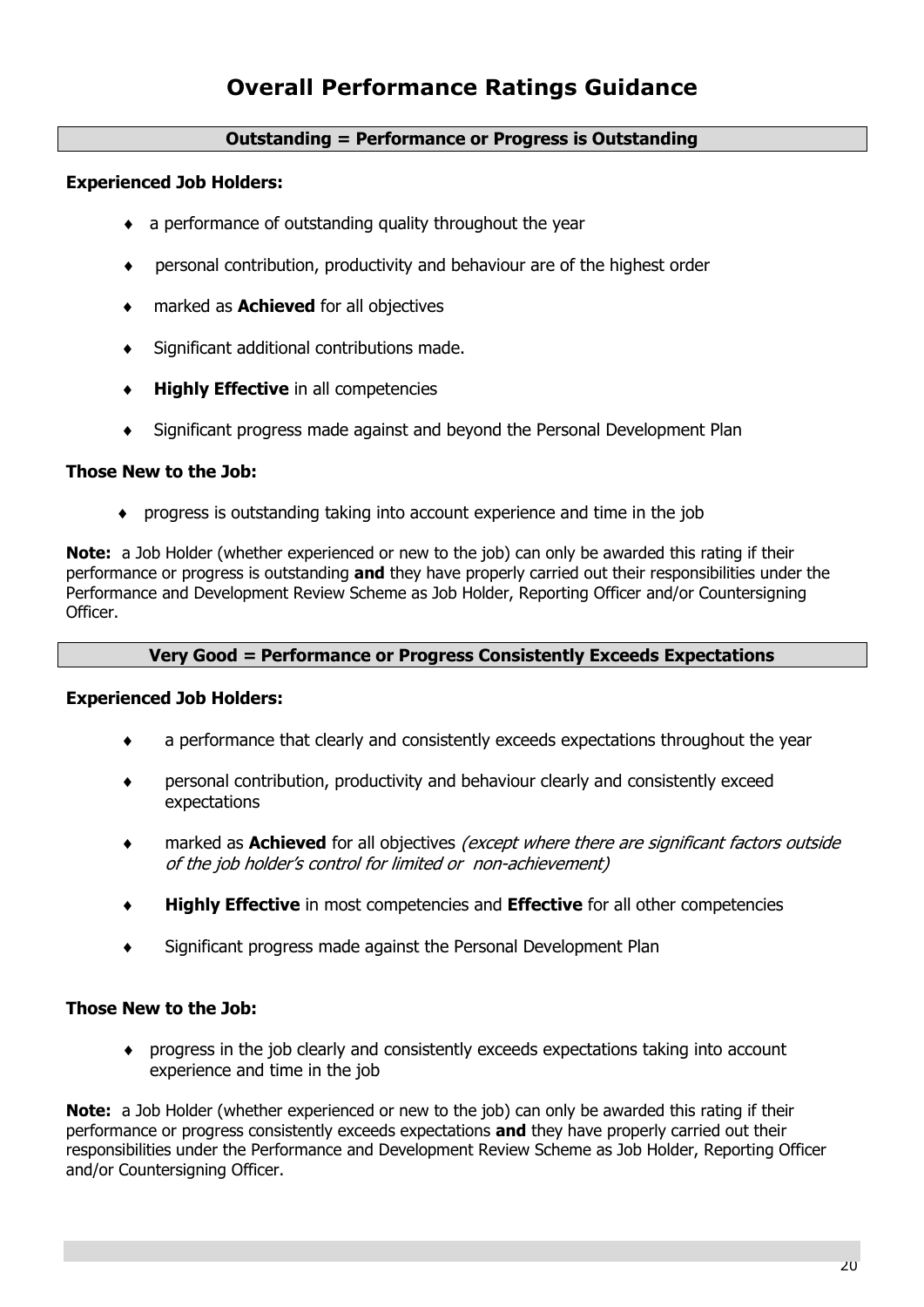#### **Good = Performance or Progress Fully Meets Expectations (This is the expected standard)**

### **Experienced Job Holders:**

- a performance that fully meets the standard expected throughout the year
- personal contribution, productivity and behaviour are of the standard expected
- marked as **Achieved** for all objectives (except where there are justifiable reasons for limited or non-achievement)
- **Effective** in most competencies and clearly making progress towards being effective in all others
- Expected progress made against the Personal Development Plan

### **Those New to the Job:**

 sound progress is being made which is in line with expectations taking into account experience and time in the job

**Note:** a Job Holder (whether experienced or new to the job) can only be awarded this rating if their performance or progress meets expectations **and** they have properly carried out their responsibilities under the Performance and Development Review Scheme as Job Holder, Reporting Officer and/or Countersigning Officer.

### **Below Expectations = Performance or Progress is Below Expectations (Improvement Required)**

#### **Experienced Job Holders:**

- a performance that is below expectations. Improvement necessary
- personal contribution, productivity and/or behaviour needs improvement
- marked as **'Not Achieved'** for some objectives without justifiable reasons
- does not demonstrate the standard or development expected, seen as "**Working Towards'** some competencies.
- has not demonstrated necessary improvement in areas highlighted during the year
- less than expected progress made against the Personal Development Plan

# **Those New to the Job:**

not developing in line with expectations taking account of experience and time in the job

**Note:** a Job Holder (whether experienced or new to the job) could only be awarded this rating when shortcomings have been drawn to his/her attention during the year and a plan of action to improve performance and/or behaviour agreed at the time between Job Holder and Reporting Officer. This rating should come as no surprise to the Job Holder.

A Job Holder must be awarded this rating if he/she has failed to properly carry out their responsibilities under the Performance and Development Review Scheme as Job Holder, Reporting Officer and/or Countersigning Officer but all other aspects of performance and/or behaviour are at least of the standard expected. A Job Holder who is awarded this rating will be required to have interim reviews on a minimum quarterly basis until performance or progress fully meets expectations.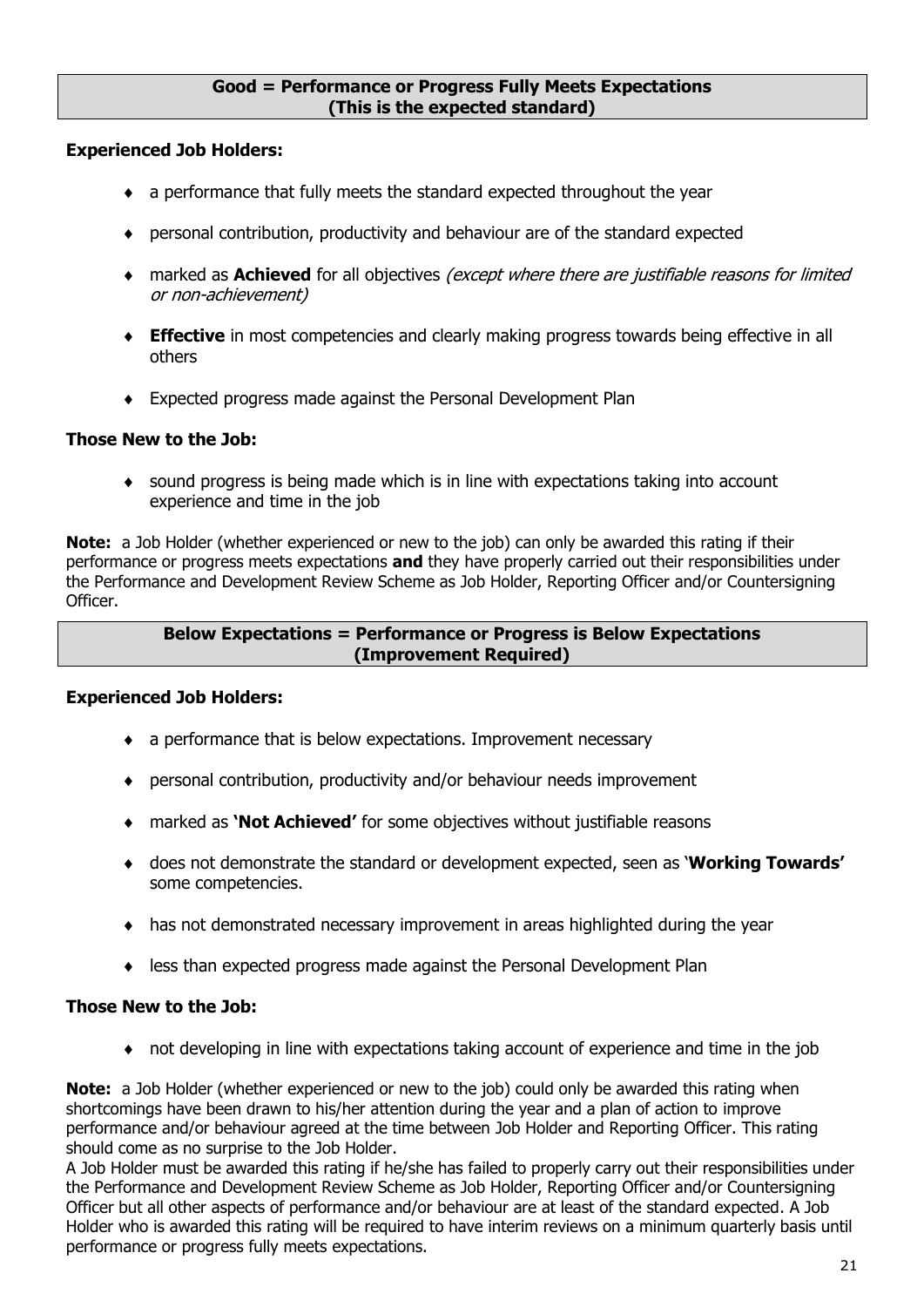### **Unacceptable = Performance or Progress is Unacceptable (Significant and Immediate Improvement Required)**

### **Experienced Job Holders:**

- unacceptable performance
- personal contribution, productivity and/or behaviour is unacceptable
- marked as **'Not Achieved'** for most objectives without justifiable reasons
- demonstrates an unacceptable standard in, seen as "**Working Towards'** most competencies
- has not demonstrated significant and necessary improvement in relation to serious shortcomings highlighted during the year
- limited or no progress made against the Personal Development Plan

# **Those New to the Job:**

unacceptable progress taking account of experience and time in the job

**Note:** a Job Holder (whether experienced or new to the job) should only be awarded this rating when he/she has failed to show significant improvement in respect of serious shortcomings that have been identified and brought to his/her attention during the year. These serious shortcomings will have been the subject of a plan of action designed to improve performance and/or behaviour agreed at the time between Job Holder and Reporting Officer. This rating should come as no surprise to the Job Holder.

A Job Holder who is awarded this rating will be required to have interim reviews on a minimum quarterly basis until performance or progress fully meets expectations.

Management action under formal **Disciplinary** or **Capability** procedures will either be in progress or will be instituted immediately by the Reporting Officer.

A Job Holder (whether experienced or new to the job) must be awarded this marking if they have failed to properly carry out their responsibilities under the Performance & Development Review Scheme as Job Holder, Reporting Officer and/or Countersigning Officer and other aspects of performance and/or behaviour are unacceptable.

Where your performance is rated as Outstanding, Very Good or Good your Reporting Officer will complete the summary sheet to confirm incremental pay progression (if you are not already on the maximum of the scale).

# **What if I disagree with my performance ratings?**

If you disagree with your finalised performance ratings you should note this on the summary sheet of the PDR form, using the comments section to note any specific points as necessary.

You will have the option to raise an appeal **within five working days** using the appeals process for the Scheme.

# **For further information refer to the Appeals Process on the Intranet or contact the Office of Human Resources**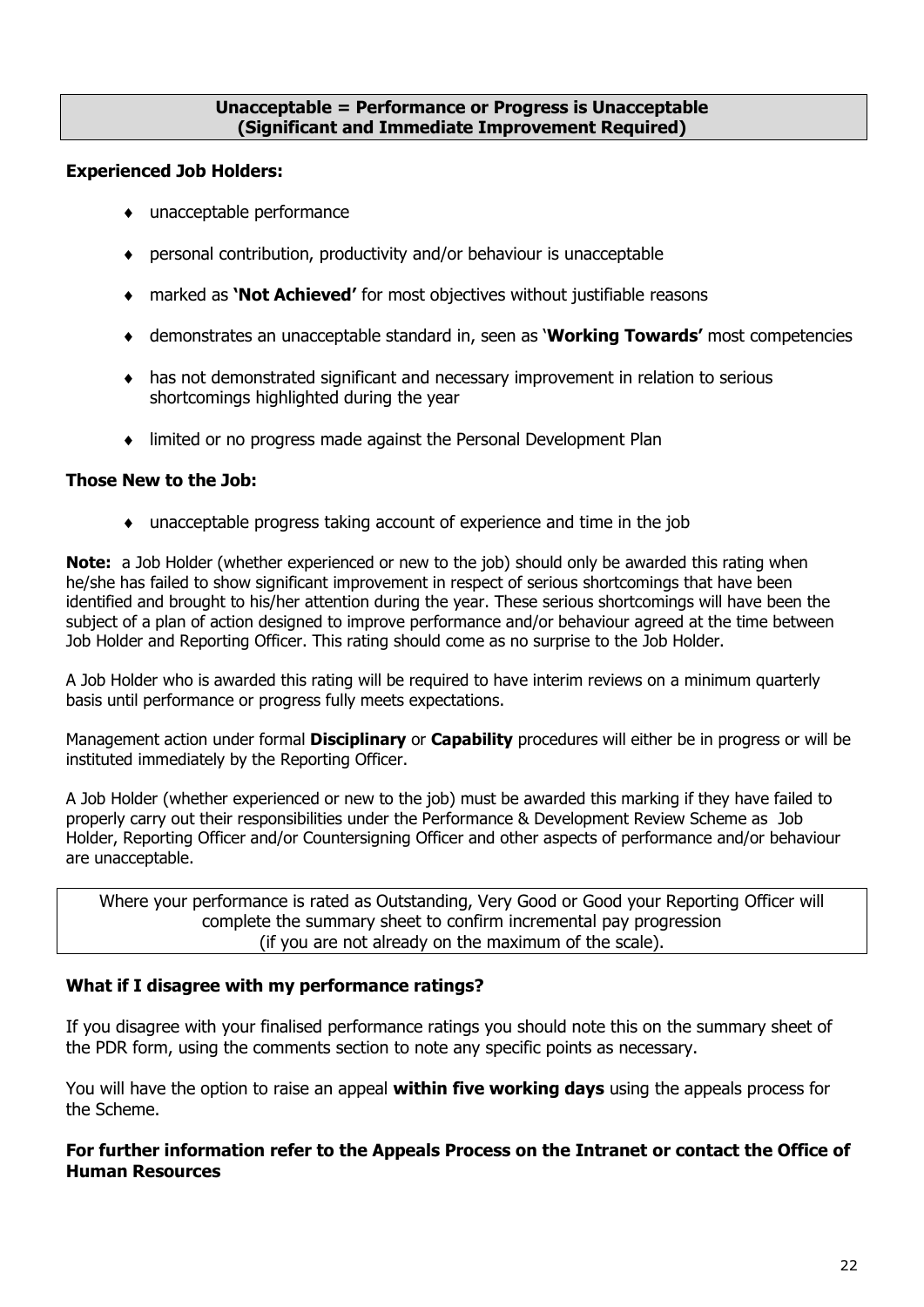# Probationary Periods

If you are a new Job Holder subject to a probationary period, this scheme will be used in the same way to appraise and develop your performance.

# **Further information on the probationary period can be found on the Intranet or contact the Office of Human Resources**

# Consistency & Compliance

It is important that we apply consistency in all aspects of the PDR scheme. Each Department must be satisfied that Job Holders and Reporting Officers are delivering on their responsibilities under the PDR scheme. This is achieved by preparing for, conducting and contributing to the review and assessment of performance, setting objectives and recording the outcomes on the PDR form. Reporting Officers have a responsibility to make objective judgements about performance and overall performance ratings, and these must be applied consistently, taking into account all elements of the guidance provided.

Use of the PDR scheme is monitored both throughout the year by your Senior Nominated Officer, the Office of Human Resources, Chief Officers and the Civil Service Commission to ensure consistency and compliance.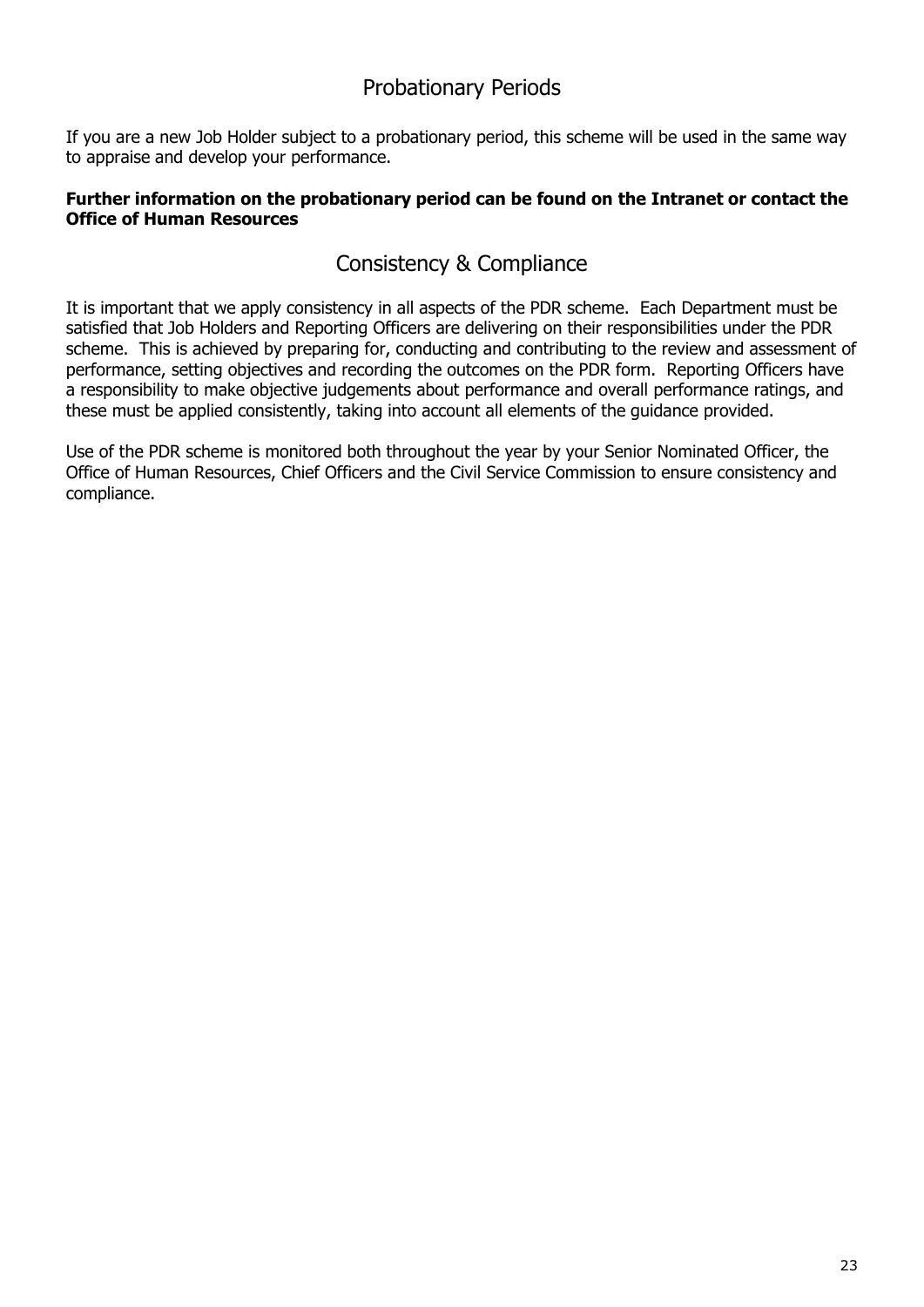# **Completing the PDR Form**

| with your livie manager and for man off and autonomic or the statutions cann. |                                                                                                                                                                                                                                                                                                            | <b>IOM Civil Service Performance and Development Review</b> | stationer to this steaming FBR farm, you will notes that this faste uses facular to the easters word first, this years has been assigned to Kyller smally the<br>completion of the required papercosk for this status. Please complete your personal detects and care this document total and underted areas. Introguese<br>the year sheep wind from the sature below what was used too to any considers the fields or recordeds. You will be field further the books of the field<br>with hydrac adurantees as each lentery. And audience in the information that in required. The form can be annual for you to your mater at the conversioning | <b>Isle of Man</b><br><b>CANSAS MOVEMENT</b> |
|-------------------------------------------------------------------------------|------------------------------------------------------------------------------------------------------------------------------------------------------------------------------------------------------------------------------------------------------------------------------------------------------------|-------------------------------------------------------------|---------------------------------------------------------------------------------------------------------------------------------------------------------------------------------------------------------------------------------------------------------------------------------------------------------------------------------------------------------------------------------------------------------------------------------------------------------------------------------------------------------------------------------------------------------------------------------------------------------------------------------------------------|----------------------------------------------|
|                                                                               | decised, help and further situations on these disease can be fixed fore \$50.00 business has been activity.                                                                                                                                                                                                |                                                             | Following the PDR revolut in 2011 tomal land drives bank lower looks by the schedul, further empting the process, and force are reflected to this                                                                                                                                                                                                                                                                                                                                                                                                                                                                                                 | <b>Waller Piley Wilmer</b>                   |
| this fame cowers the period from                                              | $m_{14}$                                                                                                                                                                                                                                                                                                   |                                                             |                                                                                                                                                                                                                                                                                                                                                                                                                                                                                                                                                                                                                                                   |                                              |
| <b>Name</b> :                                                                 |                                                                                                                                                                                                                                                                                                            | <b>Engineer Res</b>                                         |                                                                                                                                                                                                                                                                                                                                                                                                                                                                                                                                                                                                                                                   |                                              |
| <b>MA TRAH</b>                                                                |                                                                                                                                                                                                                                                                                                            | <b>Document Market Collect </b>                             |                                                                                                                                                                                                                                                                                                                                                                                                                                                                                                                                                                                                                                                   |                                              |
| Kender                                                                        |                                                                                                                                                                                                                                                                                                            | <b>Biblioga</b> Sales                                       |                                                                                                                                                                                                                                                                                                                                                                                                                                                                                                                                                                                                                                                   | ٠                                            |
| How To<br>Get<br>Started                                                      | Cist, any of the 1999) buttons for examples on each section<br>Airporter to chk the Miller Airborn<br>What do you want to do?<br>Salest the link below depending on what you would like to do:<br><b>Except for creative and PEC</b><br>I want to review on proformance<br>I want to rate my perfectuance. |                                                             | button to refuse buch to the previous paper                                                                                                                                                                                                                                                                                                                                                                                                                                                                                                                                                                                                       |                                              |

Go to the following Sharepoint site; <http://recordsmann/sites/TPO.aspx> and create a new PDR form. Either an electronic (info path) version of the form (left) or a word version of the form (right).

Complete your personal details then save this form in your own preferred area.

| $\overline{ }$                                                                                                     |                                                                                                                                                                                                                                                                                                      |                                                                                                                                                                                                                                                                                                                                                                                                 | <b>Drakiwa No.</b>                                                                                                                                                                                                                                                             |                                                                                                                                                                                                                                                                       |                                               |                                                                                                                                                                                                                                                                                                                                       |  |
|--------------------------------------------------------------------------------------------------------------------|------------------------------------------------------------------------------------------------------------------------------------------------------------------------------------------------------------------------------------------------------------------------------------------------------|-------------------------------------------------------------------------------------------------------------------------------------------------------------------------------------------------------------------------------------------------------------------------------------------------------------------------------------------------------------------------------------------------|--------------------------------------------------------------------------------------------------------------------------------------------------------------------------------------------------------------------------------------------------------------------------------|-----------------------------------------------------------------------------------------------------------------------------------------------------------------------------------------------------------------------------------------------------------------------|-----------------------------------------------|---------------------------------------------------------------------------------------------------------------------------------------------------------------------------------------------------------------------------------------------------------------------------------------------------------------------------------------|--|
| <b>14 The set Grate</b>                                                                                            |                                                                                                                                                                                                                                                                                                      |                                                                                                                                                                                                                                                                                                                                                                                                 | <b>Importment and Statutor</b>                                                                                                                                                                                                                                                 |                                                                                                                                                                                                                                                                       |                                               |                                                                                                                                                                                                                                                                                                                                       |  |
|                                                                                                                    |                                                                                                                                                                                                                                                                                                      | is bearing (the Cran refer that by 20 miles for warbel to main on allow constitue was                                                                                                                                                                                                                                                                                                           |                                                                                                                                                                                                                                                                                |                                                                                                                                                                                                                                                                       | 103 (93)                                      |                                                                                                                                                                                                                                                                                                                                       |  |
|                                                                                                                    |                                                                                                                                                                                                                                                                                                      | is faced to 25 or 1 or unless but the 10 hills for markets that polymers is an actual similar accounts for that puls and un-                                                                                                                                                                                                                                                                    |                                                                                                                                                                                                                                                                                |                                                                                                                                                                                                                                                                       | 65.160                                        |                                                                                                                                                                                                                                                                                                                                       |  |
| program to the reed in terrent & paid: of their pay imple from the dise (play<br><b><i><u>Alley Market</u></i></b> |                                                                                                                                                                                                                                                                                                      |                                                                                                                                                                                                                                                                                                                                                                                                 | The question cried must be concerned and until offer the<br>a harmonization of automobile backgrounds                                                                                                                                                                          | <b>He's at an occurate</b>                                                                                                                                                                                                                                            | <b>GNITERIA</b><br><b>Britain Man Service</b> |                                                                                                                                                                                                                                                                                                                                       |  |
| to of shierbar ration                                                                                              |                                                                                                                                                                                                                                                                                                      | <b>NA Julianne</b>                                                                                                                                                                                                                                                                                                                                                                              |                                                                                                                                                                                                                                                                                | <b>Istilane</b>                                                                                                                                                                                                                                                       |                                               |                                                                                                                                                                                                                                                                                                                                       |  |
|                                                                                                                    | by of compulsors calling                                                                                                                                                                                                                                                                             | Volvia Treatile                                                                                                                                                                                                                                                                                                                                                                                 | <b>The Aut</b>                                                                                                                                                                                                                                                                 |                                                                                                                                                                                                                                                                       | really Placks                                 |                                                                                                                                                                                                                                                                                                                                       |  |
|                                                                                                                    | OUTSTANDING                                                                                                                                                                                                                                                                                          | star Lock                                                                                                                                                                                                                                                                                                                                                                                       | 1,006                                                                                                                                                                                                                                                                          | <b>JOE FRACTATIONS</b>                                                                                                                                                                                                                                                |                                               | <b>INVESTIGAT</b>                                                                                                                                                                                                                                                                                                                     |  |
| <b>MINE MORELER</b><br>or movement there is an excellent                                                           | advote reclassive aport in the light control<br><b>Southern Claric contractors</b><br><b>SURGESTATION AND THURS IN THE SALE</b><br>as a local tax doesn't duration.<br>Nonetariadade Tyhtohogen (dogon)<br>A billion per chief. There are a more<br>William Britain and Contact Contact Contact Con- | <b>WANT WAS A RIVE WANTED AND ART</b><br>the collegeant scope changes! what information as<br>NATIONAL PROTECTION AND COMMON VALUE AND RESERVE<br>bullet collection make shaking. All paintings there are<br>Males and Anchemistra of College<br><b>Those investment</b> further compared with 1<br>in hard beam of the<br><b>STATEMENT PRODUCTS CONTROL</b><br>terminates in dependence on the | <b>JEREINA'S BOLLERING</b><br><b>PERSONAL</b><br><b>SERVICE STORY CONTROL</b><br><b><i><u><u>Seattle model</u></u></i></b><br><b>South Clark Holy Pill Hills</b><br><b>STATISTICS</b><br><b>A DOMESTIC HOMES</b><br><b><i><u>Septimental</u></i></b><br><b>University</b> to a | <b>WITH THE CARD OF GALLERY</b><br>beautiful Contemporary of<br>A CONSTITUTION ON A SERVICE CARD CARDS<br><b>ALCOHOL:</b><br><b>Analyticapied</b> carterisate lister<br>tell accord has been to<br>ENGINEERING CONSULTING<br><b>CARD - THE ALTA THORNE IS THE TWO</b> |                                               | <b>Hart - In the way office agrees that his allow</b><br>to store to new years.<br><b>CARDINAL ATTACHMENT THAN FLAVIRUM</b><br>to the below deliver today before the<br><b>STARTING</b><br><b><i><u>Seattlement</u></i></b> information manifold<br><b>Toyot Structure</b><br>The Resident Park Constitution and<br><b>CONTRACTOR</b> |  |
|                                                                                                                    |                                                                                                                                                                                                                                                                                                      | provides (Micro Durch connect) includes introduct customs for providers                                                                                                                                                                                                                                                                                                                         |                                                                                                                                                                                                                                                                                |                                                                                                                                                                                                                                                                       | <b><i>Angel Business</i></b>                  |                                                                                                                                                                                                                                                                                                                                       |  |
|                                                                                                                    |                                                                                                                                                                                                                                                                                                      |                                                                                                                                                                                                                                                                                                                                                                                                 |                                                                                                                                                                                                                                                                                |                                                                                                                                                                                                                                                                       | <b>Squakes</b>                                |                                                                                                                                                                                                                                                                                                                                       |  |
|                                                                                                                    | <b>Conteniente Office Ivest connecto</b>                                                                                                                                                                                                                                                             |                                                                                                                                                                                                                                                                                                                                                                                                 |                                                                                                                                                                                                                                                                                |                                                                                                                                                                                                                                                                       | Pot Sales                                     |                                                                                                                                                                                                                                                                                                                                       |  |
|                                                                                                                    |                                                                                                                                                                                                                                                                                                      |                                                                                                                                                                                                                                                                                                                                                                                                 |                                                                                                                                                                                                                                                                                |                                                                                                                                                                                                                                                                       | <b><i><u>Constant</u></i></b>                 |                                                                                                                                                                                                                                                                                                                                       |  |
|                                                                                                                    |                                                                                                                                                                                                                                                                                                      | McNiller - Larrello ed agre will be forlowed and booksment forms. Overal competi-                                                                                                                                                                                                                                                                                                               |                                                                                                                                                                                                                                                                                |                                                                                                                                                                                                                                                                       | <b><i>And Surra</i></b>                       |                                                                                                                                                                                                                                                                                                                                       |  |
|                                                                                                                    |                                                                                                                                                                                                                                                                                                      |                                                                                                                                                                                                                                                                                                                                                                                                 |                                                                                                                                                                                                                                                                                |                                                                                                                                                                                                                                                                       | Spaten                                        |                                                                                                                                                                                                                                                                                                                                       |  |

Meet with your Reporting Officer to agree your Personal Delivery Plan (PDP), then "open" your form and create your PDP.

On your Personal Delivery Plan make note of your "Wider Objectives" and add your personal SMART objectives (A maximum of six objectives, maximum 1,000 characters each). Choose the competencies level that applies to you for each competency and record your agreed development activities.

At least once a year a review meeting must take place with your Reporting Officer. You must record the date of any meetings on your form.

Though there is no requirement to record any detail of these reviews, if actions or decisions have been made it would be valuable to make a note of these, as it would should there be any significant achievements or concerns regarding performance, or any non agreement between you and your Reporting Officer.

At the end of the PDR year you will need to meet with your Reporting Officer to review and rate your performance (objectives and competencies).

In advance of this meeting you need to think about your performance over the year and make brief notes. Note any evidence or examples that you have for achieving your objectives and demonstrating your competencies to support the conversation with your Reporting Officer at your "end of year" review meeting (maximum 2,000 characters per objective and 3,000 characters for additional examples for competencies). Also consider your development over the past year and make any notes here too.

Following your end of year review meeting, record the date of your meeting and add any additional notes contributed by your Reporting Officer.

Indicate the ratings agreed for each of your objectives and competencies.

Finally complete your summary sheet, recording the number of achieved / not achieved ratings received and the number of Highly Effective/Effective/ Working Towards ratings received, and the overall performance rating agreed.

Additionally indicate the outcome from your meeting regarding, incremental pay, including the incremental pay month, and suitability for promotion.

Give your completed form to your Reporting Officer for comments and approval. Your Reporting Officer will then pass this on to your Counter Signing Officer for comments and approval. As the Job Holder you will be the final person to add your comments and signature.

Once concluded forward to your Senior Nominated Officer for recording and monitoring purposes and for Incremental Pay increase purposes (if relevant).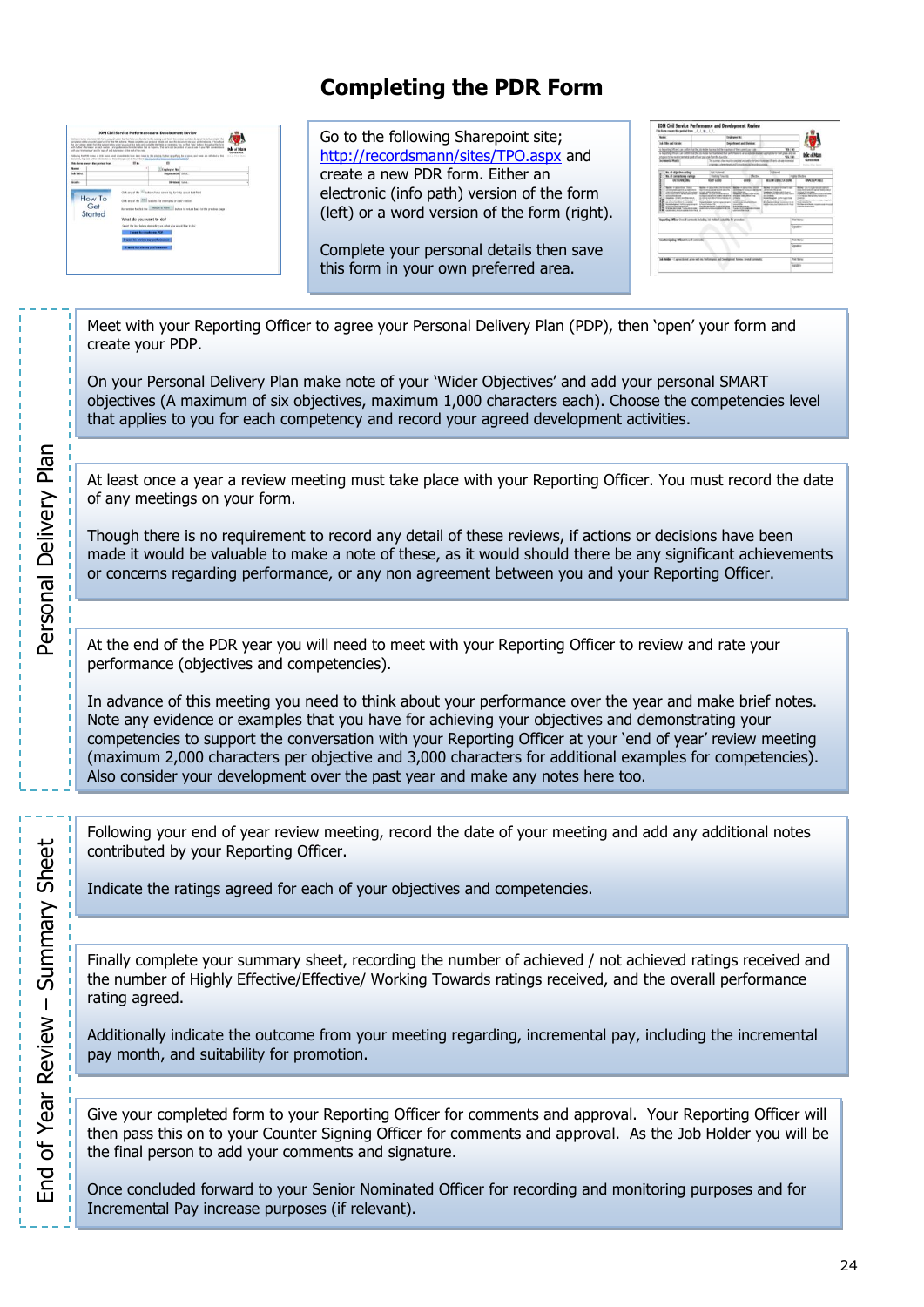# **Key points to remember during the PDR process**

- Be prepared
- $\bullet$  Be honest and objective it is about reviewing performance and should not be personal
- Reviewing performance is about confirming the outcomes of ongoing performance monitoring  $-$  it is not about surprises
- Remember that discussion is very important use the paperwork to help guide you through the discussion if you wish
- Record the outcomes of the discussion on the paperwork provided

# **Sources of Information and Help**

There are a number of ways to access further information and help about the PDR Scheme.

**The Intranet:** all documentation can be accessed directly at HYPERLINK

**Your Senior Nominated Officer:** Each Department/Board/Office has at least one Senior Nominated Officer who will be happy to provide guidance to help you fulfil your responsibilities and get the most from the scheme.

**Office of Human Resources:** The Office of Human Resources is available to give you guidance and support on any aspect of the PDR Scheme. Contact your Business Partner or HR Adviser.

**The Government Officers' Association (GOA):** The GOA will be happy to provide guidance and support to you regarding the PDR Scheme. Contact them on 685759 or e-mail at: [goa@manx.net](mailto:goa@manx.net)

# **The Senior Nominated Officer in your Department will be identified on the list on the Intranet**